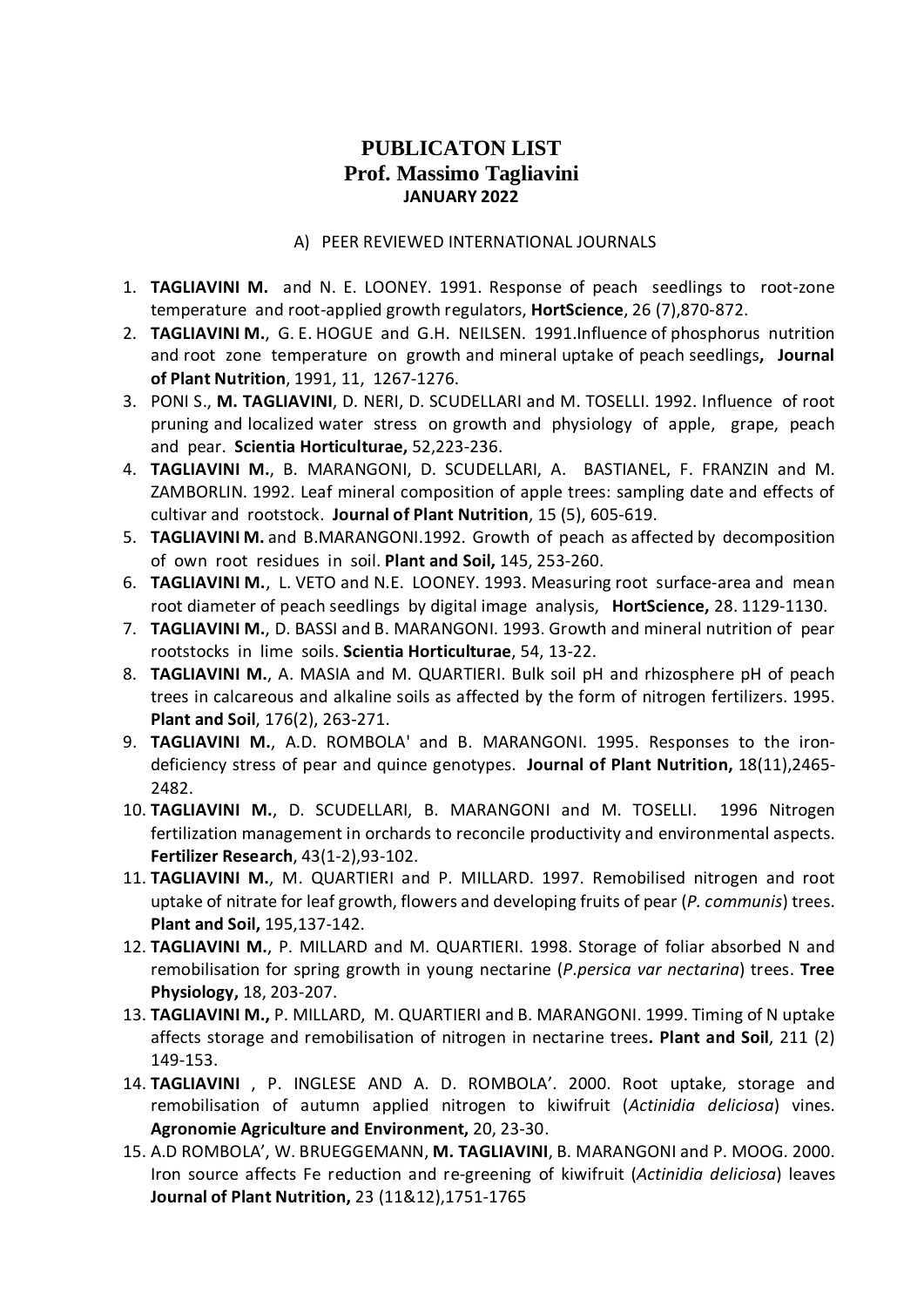- 16. J. ABADIA, **M. TAGLIAVINI**, A. ABADIA, M. SANZ, C. TSIPOURIDIS, E. FARIA., and B. MARANGONI. 2000. Using the flower Fe concentration for estimating crop chlorosis in fruit tree orchards. A summary report. **Journal of Plant Nutrition**, 23(11&12), 2023-2033 .
- 17. **TAGLIAVINI**., J. ABADIA, A.D. ROMBOLA', A. ABADIA, C. TSIPOURIDIS and B. MARANGONI. 2000. Agronomic means for the control of iron deficiency and chlorosis in deciduous fruit plants. **Journal of Plant Nutrition**, 23((11&12), 2007-2022.
- 18. TOSELLI M. MARANGONI B. and **TAGLIAVINI M.** 2000. Seasonal variation of Fe content in vegetative and reproductive organs of nectarine trees in calcareous soils during the development of chloroisis. **European Journal of Agronomy,** 13(4) 279-286.
- 19. MALAGUTI D. MILLARD P., WENDLER R., HEPBURN A. and **TAGLIAVINI M**. 2001. Translocation of amino acids in the xylem of apple (*Malus domestica* Borkh.) tree as a consequence of both N remobilization and root uptake. **Journal of Experimental Botany,** 52 (361) , 1665-1671.
- 20. **TAGLIAVINI M.** and ROMBOLA' A.D. 2001. Iron deficiency and chlorosis in orchard and vineyard ecosystems – a review. **European Journal of Agronomy,** 15, 71-92.
- 21. **TAGLIAVINI M**. and B. MARANGONI. 2002. Major nutritional issues in deciduous fruit orchards of Northern Italy **HorTechnology,** 12(1).26-31.
- 22. M QUARTIERI , P MILLARD and **M TAGLIAVINI**. 2002. Storage and remobilization of nitrogen by pear (*Pyrus communis* L.) trees as affected by timing of N supply. 2002. **European Journal of Agronomy,** 17, 105-110. .
- 23. M. POLICARPO, L. DI MARCO, T. CARUSO, P. GIOACCHINI and **M. TAGLIAVINI.** 2002 Dynamics of nitrogen uptake and partitioning in early and late fruit ripening peach (Prunus persica) tree genotypes under a mediterranean climate. **Plant and Soil,** 239 (2), 207-214.
- 24. ROMBOLA' A.D., BRÜGGEMANN W., LOPEZ-MILLAN A.F., ABADIA J. **TAGLIAVINI M**., MARANGONI B., and MOOG P.R., 2002. BIOCHEMICAL MECHANISMS OF TOLERANCE TO FE-deficiency in kiwifruit (*A. deliciosa*) plants. **Tree Physiology**, 22, 869-875.
- 25. GRASSI G., MILLARD P., WENDLER R., MINOTTA G. and **M. TAGLIAVINI.** 2002 Measurements of xylem sap amino acid concentrations in conjunction with whole tree transpiration estimates spring N remobilization by cherry trees. **Plant Cell & Environment,** 25, 1689- 1699.
- 26. PONI S., QUARTIERI M. and **M**. **TAGLIAVINI.** 2003. Potassium nutrition of Cabernet Sauvignon grapevines (Vitis vinifera L.) as affected by shoot trimming. **Plant and Soil**, 253, 351-351.
- 27. GRASSI G., P. MILLARD, P. GIOACCHINI, and **M. TAGLIAVINI**. 2003. Recycling of nitrogen in the xylem of Prunus avium trees starts when spring remobilization of internal reserves declines. **Tree Physiology**, 23, 1061-1068.
- 28. TOSELLI M., M. THALHEIMER and **M. TAGLIAVINI**. 2004. Leaf uptake and partitioning of urea-N as affected by the concentration and volume of spray solution and by the shoot leaf position in apple (Malus domestica) trees. **J. Hort. Sci Biotec**. ,79 (1),97-100.
- 29. J. ABADÍA, A ÁLVAREZ-FERNÁNDEZ, A. D. ROMBOLÀ, M. SANZ, and **M. TAGLIAVINI,** A. ABADÍA. 2004. Technologies for the Diagnosis and Remediation of Fe Deficiency. **Soil Sci. Plant Nutr.** 50 (7), 965-971.
- 30. A.D. ROMBOLÀ, Y. GOGORCENA, A. LARBI, F. MORALES, E. BALDI, B. MARANGONI, **M. TAGLIAVINI** and J. ABADÍA. 2005 Iron deficiency induced changes in carbon fixation and leaf elemental composition of sugar beet (*Beta vulgaris*) plants. **Plant and Soil,** 270, 39-45.
- 31. R NESTBY, F LIETEN, D PIVOT, C RAYNAL LACROIX, and **M TAGLIAVINI**, 2005. Influence of Mineral Nutrients on Strawberry Fruit Quality and Their Accumulation in Plant Organs A Review. **Int. J. Fruit Science**, 5 (1),141-158.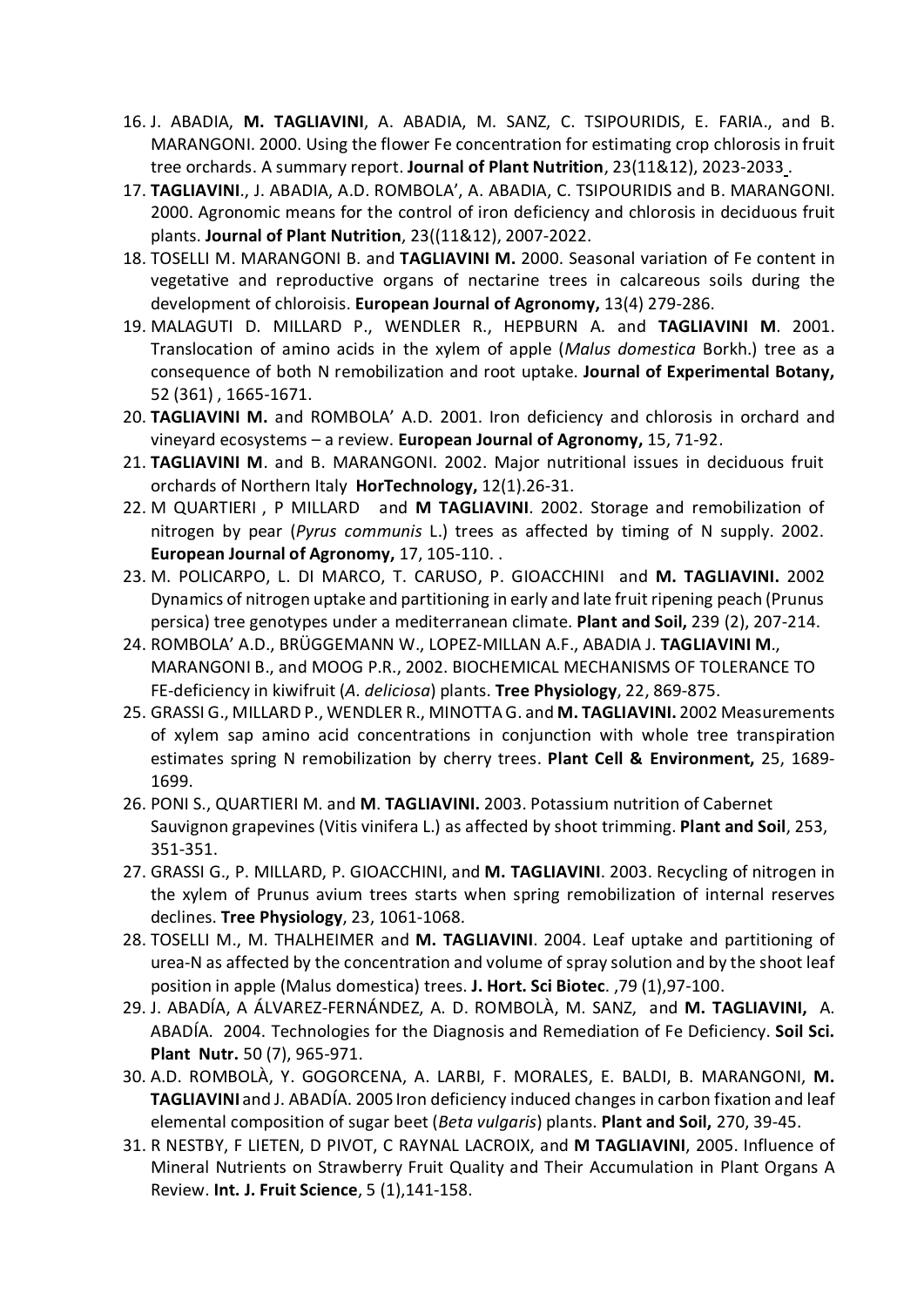- 32. R. NESTBY and **TAGLIAVINI.M.** 2005 Foliar uptake and partitioning of urea-N by strawberry plants as affected by timing of supply and plant N status. **J. Hort Sci Biotec**., 80(2): 272-275.
- 33. **M. TAGLIAVINI**, E. BALDI, P. LUCCHI, M. ANTONELLI, G. SORRENTI, G. BARUZZI and W. FAEDI. 2005. Dynamics of nutrients uptake by strawberry plants (Fragaria x ananassa Dutch.) grown in soil and soilless culture. **European Journal of Agronomy**. 23, 15-25.
- 34. MUSACCHI S., M. QUARTIERI and **M. TAGLIAVINI**. 2006. Pear (Pyrus communis) but not quince (Cydonia oblonga) roots are able prevent excessive uptake of Cl- and Na+ in saline soils. **European Journal of Agronomy.** 24, 268-275.
- 35. MILLARD P., R. WENDLER, G. GRASSI, G.AELLE GRELET and **M. TAGLIAVINI**. 2006 Translocation of nitrogen in the xylem of field-grown cherry and poplar trees during remobilization. **Tree Physiology**, 26, 527-536.
- 36. CESCO S., A. D. ROMBOLÀ, **M. TAGLIAVINI**, Z. VARANINI and R.PINTON**.** 2006. Phytosiderophores released by graminaceous species promote 59 Fe uptake in citrus. **Plant and Soil**, 287(1-2), 223-233.
- 37. TONON G., C. CIAVATTA, D. SOLIMANDO, P. GIOACCHINI and **M. TAGLIAVINI**. 2007 The fate of the 15N deriving from soil decomposition of abscised leaves and pruning wood from apple (*Malus domestica*) trees. **Soil Sci. Plant Nutr**., 53, 79-86.
- 38. **TAGLIAVINI M.,** G TONON, F. SCANDELLARI, A.QUINONES, P GIOACCHINI , S. PALMIERI , G. MENARBIN and A MASIA. 2007. Nutrient release during the decomposition of abscised leaves and mowed grasses in an apple (*Malus domestica*) orchard. **Agriculture, Ecosystems & Environment**, 118, 191-200.
- 39. FRANCESCA SCANDELLARI, G. TONON, M. THALHEIMER, C. CECCON, P. GIOACCHINI, J. D. ABER and **M. TAGLIAVINI**. 2007 Assessing nitrogen fluxes from roots to soil associated to rhizodeposition by apple (*Malus domestica*) trees, **Trees, Structure and Function**,21, 499- 505.
- 40. VENTURA M., F. SCANDELLARI, VENTURA F. , GUZZON B., ROSSI PISA P. and **M. TAGLIAVINI**. 2008. Nitrogen balance and losses through drainage waters in an agricultural watershed of the Po Valley (Italy) **Europ. J. Agronomy**, 29, 108-115.
- 41. VENTURA M., F. SCANDELLARI , E. BONORA and **M. TAGLIAVINI.** 2010. Nutrient release during decomposition of leaf litter in a peach (*Prunus persica L*.) orchard. **Nutr. Cycl. Agroecosystems,** 87 (1) , 115-123.
- 42. SCANDELLARI F, VENTURA M; GIOACCHINI P., VITTORI ANTISARI L. and **M**. **TAGLIAVINI.**  2010. Seasonal pattern of net nitrogen rhizodeposition from peach (*Prunus persica* L. Batsch) trees in soils with different textures. **Agriculture, Ecosystems & Environment,**  136, 162-168.
- 43. CECCON C., P. PANZACCHI, F. SCANDELLARI, L. PRANDI, M. VENTURA, B. RUSSO, P. MILLARD and **M. TAGLIAVINI**. 2011. Spatial and temporal effects of soil temperature and moisture and the relation to fine root density on root and soil respiration in a mature apple orchard. **Plant and Soil,** 432,195-206.
- 44. BRUNETTO G., M. VENTURA , F. SCANDELLARI, C.A. CERETTA, J. KAMINSKI, G. WELLINGTON DE MELO and **M. TAGLIAVINI**. 2011 Nutrient release during the decomposition of mowed perennial ryegrass and white clover and its contribution to nitrogen nutrition of grapevine. **Nutr. Cycl. Agroecosystems**, 90, 299-308.
- 45. PIERI L., F. VENTURA, M. VENTURA, **M. TAGLIAVINI**, M. PONTI, R.PISTOCCHI, S. ALBERTAZZI, M. VIGNUDELLI and P. ROSSI PISA. 2011. Chemical and biological indicators of water quality in three agricultural watersheds of the Po valley, Italy. **Italian J. Agronomy,** 6, 29-38.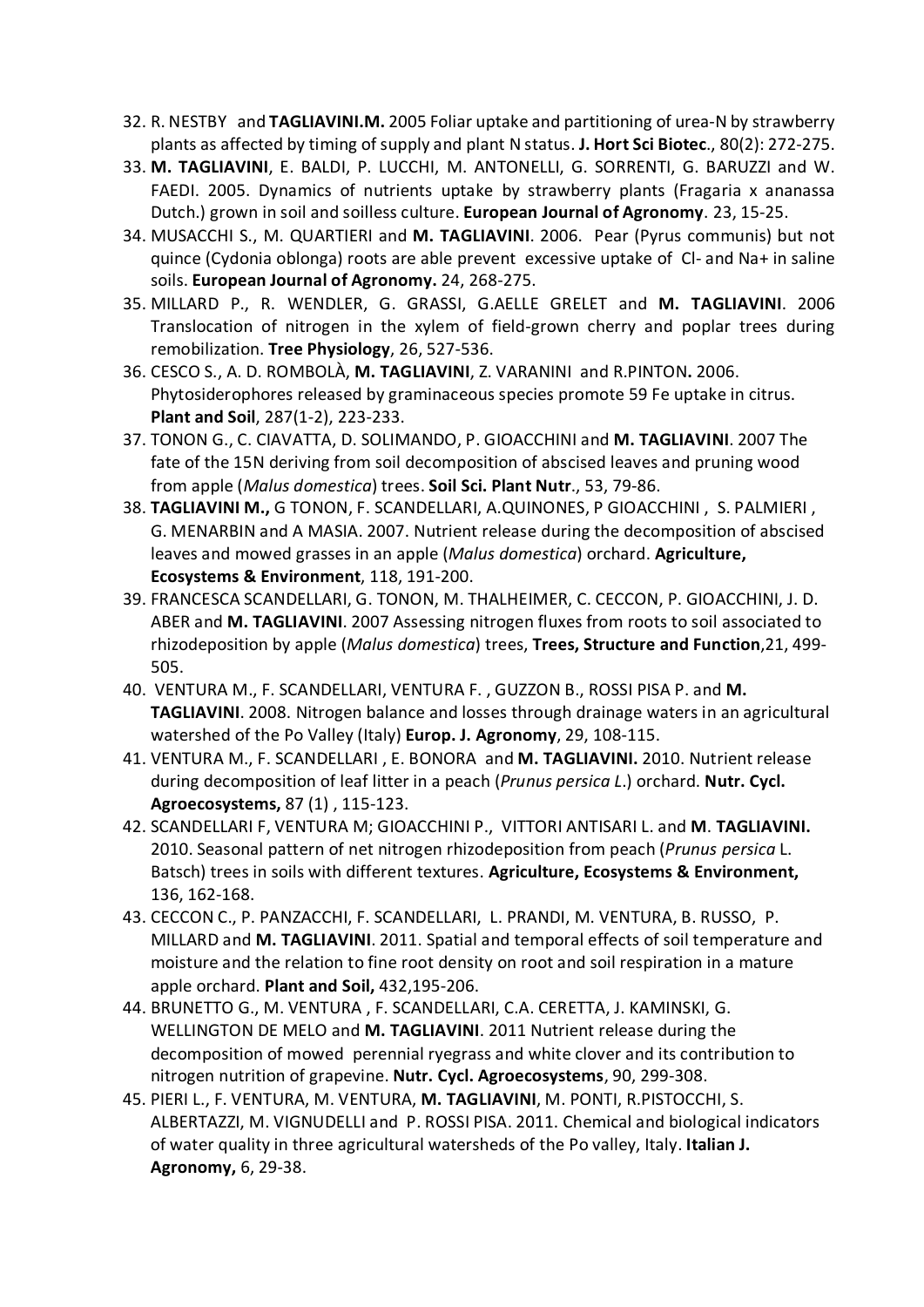- 46. PANZACCHI P. G.TONON, C. CECCON, F. SCANDELLARI, M. VENTURA, M. and **M. TAGLIAVINI**. 2012 Belowground carbon allocation and net primary and ecosystem productivities in apple trees (*Malus domestica*) as affected by soil water availability. **Plant and Soil**, 360, 229-241.
- 47. ROCCUZZO G., D. ZANOTELLI, M. ALLEGRA, A. GIUFFRIDA, B. TORRISI, A. LEONARDI, A. QUIÑONES, F. INTRIGLIOLO and **M. TAGLIAVINI**. 2012. Assessing nutrient uptake by field-grown orange trees. **Europ. J. Agronomy**, 41, 73-80.
- 48. CURETTI M., E. SANCHEZ, **M. TAGLIAVINI** and P. GIOACCHINI. 2013. Foliar-applied urea at bloom improves early fruit growth and nitrogen status of spur leaves in pear trees, cv. Williams Bon Chretien. **Scientia Horticulturae**, 150, 16-21.
- 49. D. ZANOTELLI, L. MONTAGNANI, G. MANCA and **M. TAGLIAVINI**. 2013. Net primary productivity, allocation pattern and carbon use efficiency in an apple orchard assessed by integrating eddy-covariance, biometric and continuous soil chamber measurements. **Biogeosciences**, 10, 3089-3108.
- 50. D. ZANOTELLI, M. RECHENMACHER, W. GUERRA, A. CASSAR and **M. TAGLIAVINI**. 2014 Seasonal uptake rate dynamics and partitioning of mineral nutrients by bourse shoots of field-grown apple trees. **Europ. J. Hort. Sciences**. 4 (79), 203-211
- 51. D. ZANOTELLI, L. MONTAGNANI, G. MANCA, F. SCANDELLARI and **M. TAGLIAVINI**. 2015 Net ecosystem carbon balance of an apple orchard. **Europ. J. Agronomy**, 63, 97-104.
- 52. E. TOME', **M. TAGLIAVINI** and F SCANDELLARI**.** 2015. Recently fixed carbon allocation in strawberry plants and concurrent inorganic nitrogen uptake through arbuscular mycorrhizal fungi. **Journal of Plant Physiology**. 179, 83-89.
- 53. F. SCANDELLARI, D. ZANOTELLI, C CECCON, M BOLOGNESI, L MONTAGNANI, P CASSOL, G W MELO, and **M. TAGLIAVINI.** 2015. Enhancing prediction accuracy of soil respiration in an apple orchard by integrating photosynthetic activity into a temperature-related model. **European Journal of Soil Biology,** 70, 77-87.
- 54. MIMMO T., CAMIN F., BONTEMPO L., CAPICI C., **TAGLIAVINI M**., CESCO S., SCAMPICCHIO M. 2015. Traceability of different Apple Varieties by Multivariate Analysis of Isotope Ratio Mass Spectrometry Data . **Rapid Communications in Mass Spectrometry.** 29(21), 1984- 1990.
- 55. CIOTTA M.N., C. A. CERETTA, **M. TAGLIAVINI**, D. ZANOTELLI, D. MOSER, G. NAVA, D. PORRO, G.BRUNETTO. 2015. Leaf water potential, nutritional status and must composition in grapes 'Pinot Nero' with and without irrigation. **Ciência Rural.**  <http://dx.doi.org/10.1590/0103-8478cr20141225>
- 56. VAROLO E, D.ZANOTELLI, **M. TAGLIAVINI**, S. ZERBE & L. MONTAGNANI. 2015. Net ecosystem production in a Little Ice Age moraine: the role of plant functional diversity. **Biogeosciences Discuss**., 12, 10271-10310, 2015www.biogeosciencesdiscuss.net/12/10271/2015/doi:10.5194/bgd-12-10271-2015
- 57. TOMÈ E., M. VENTURA; S. FOLEGOT, D. ZANOTELLI; L. MONTAGNANI, T. MIMMO, G. TONON, **M. TAGLIAVINI**, F. SCANDELLARI. 2016. Mycorrhizal contribution to soil respiration in an apple orchard. **Applied Soil Ecology**. 101, 165-173.
- 58. REYES F, T. DEJONG, P. FRANCESCHI, **M. TAGLIAVINI**, D. GIANNELLE. 2016. Maximum growth potential and periods of resource limitation in apple tree: **Frontiers in Plant Science**. 7-233. doi: 10.3389/fpls.2016.00233.
- 59. CECCON C**., M. TAGLIAVINI**, A.O. SCHMITT, D.M. EISSENSTAT. 2016. Untangling the effects of root age and tissue nitrogen on root respiration in *Populus tremuloides* at different nitrogen supply. **Tree Physiology**, 36 (5), 618-627.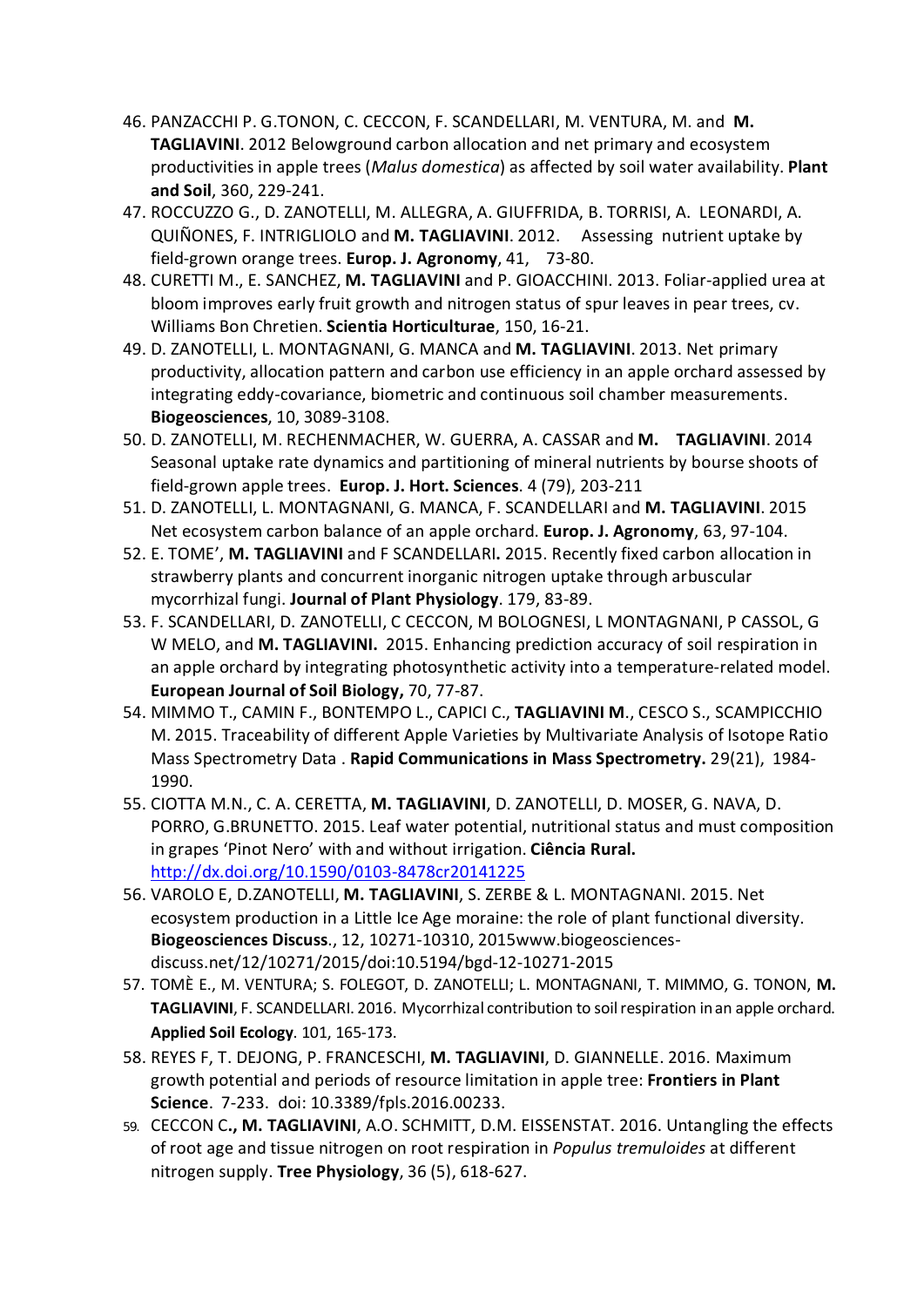- 60. SCANDELLARI F., G. CARUSO, G. LIGUORI, F. MEGGIO, M. PALESE ASSUNTA, D. ZANOTELLI, G. CELANO, R. GUCCI, P. INGLESE, A. PITACCO and **M. TAGLIAVINI**. 2016. A survey of carbon sequestration potential of orchards and vineyards in Italy. **Europ. J. Hort. Sci**.81(2), 106-114.
- 61. VAROLO E., D. ZANOTELLI, M. **TAGLIAVINI,** S. ZERBE, MONTAGNANI L,. 2016 Colonization of a deglaciated moraine: contrasting patterns of carbon uptake and release from C3 and CAM plants. **PLOS one** doi:10.1371/journal.pone.0168741s
- 62. TURRINI A., M. AGNOLUCCI, M. PALLA, E. TOMÉ, **M. TAGLIAVINI**, F. SCANDELLARI and M. GIOVANNETTI. 2017. Species diversity and community composition of native arbuscular mycorrhizal fungi in apple roots are affected by site and orchard management. **Applied Soil Ecology**. vol. 116, ISSN: 0929-1393, doi: 10.1016/j.apsoil.2017.03.016
- 63. C. DADEA, A. RUSSO, **M. TAGLIAVINI**, T. MIMMO, and S. ZERBE. 2017. Tree species as tools for biomonitoring and phytoremediation in urban environments: a review with special regard to heavy metals. **Arboriculture & Urban Forestry.** 43(4):155–167.
- 64. ROCCUZZO G., SCANDELLARI F., ALLEGRA M., TORRISI B., STAGNO F. , MIMMO T., ZANOTELLI D., GIOACCHINI P., MILLARD P., **TAGLIAVINI M.** 2017 Seasonal dynamics of root uptake and spring remobilisation of nitrogen in field grown orange trees. **Scientia Horticulturae**. 226, 223-230.
- 65. MONTAGNANI L, D. ZANOTELLI, M. **TAGLIAVINI,** E. TOMELLERI. 2018. Time scale effects on the environmental control of carbon and water fluxes of an apple orchard. **Ecology and Evolution**. DOI 10.1002/ece3.3633 **ECOLOGY AND EVOLUTION.** 8 (1): 416-434
- 66. CARRANCA C. G. BRUNETTO, **M.TAGLIAVINI**. 2018. Nitrogen Nutrition of Fruit Trees to Reconcile Productivity and Environmental Concerns. **Plants**, 7, 4; doi:10.3390/plants7010004
- 67. THOMA M., J. FRENTRESS, **M. TAGLIAVINI**, F. SCANDELLARI. 2018. Comparison of Pore Water Samplers and Cryogenic Distillation under Laboratory and Field Conditions for Soil Water Stable Isotope Analysis. **Isotopes in Environmental & Health Studies.** 54(4),403- 413. doi.org/10.1080/10256016.
- 68. WENTER A., ZANOTELLI D., L. MONTAGNANI, **M. TAGLIAVINI** and C. ANDREOTTI . 2018 Effect of different timings and intensities of water stress on yield and berry composition of grapevine (cv. Sauvignon Blanc) in a mountain environment. **Scientia Horticulturae** 236, 137–145.
- 69. AGUZZONI A., M. BASSI, P. ROBATSCHER, **M. TAGLIAVINI**, W. TIRLER, F. SCANDELLARI. 2018. Plant Sr isotope ratios as affected by the Sr isotope ratio of the soil and of the external Sr inputs. **Journal of Agricultural and Food Chemistry**. DOI: 10.1021/acs.jafc.8b02604
- 70. SEUTRA KABA J., S. ZERBE, M. AGNOLUCCI, F. SCANDELLARI, A. A. ABUNYEWA, M. GIOVANNETTI, **M. TAGLIAVINI**. 2019. Atmospheric nitrogen fixation by gliricidia trees (*Gliricidia sepium (Jacq.) Kunth ex Walp.)* intercropped with cocoa (*Theobroma cacao L*.). **Plant and Soil.** 435:323–336 .<https://doi.org/10.1007/s11104-018-3897-x>
- 71. TEMPESTA M., G. GIANQUINTO, M. HAUSER, **M. TAGLIAVINI**. 2019 . Optimization of nitrogen fertilization of cauliflower intercropped with clover and in succession with lettuce. **Scientia Horticulturae**. 240, 734-740.
- 72. BOSCHIERO M, D. ZANOTELLI, F. E. CIARAPICA, L. FADANELLI, **M. TAGLIAVINI.** 2019 Greenhouse gas emissions and energy consumption during the post-harvest life of apples as affected by storage type, packaging and transport. **Journal of Cleaner Production**. 220:19-45-56 <https://doi.org/10.1016/j.jclepro.2019.01.300>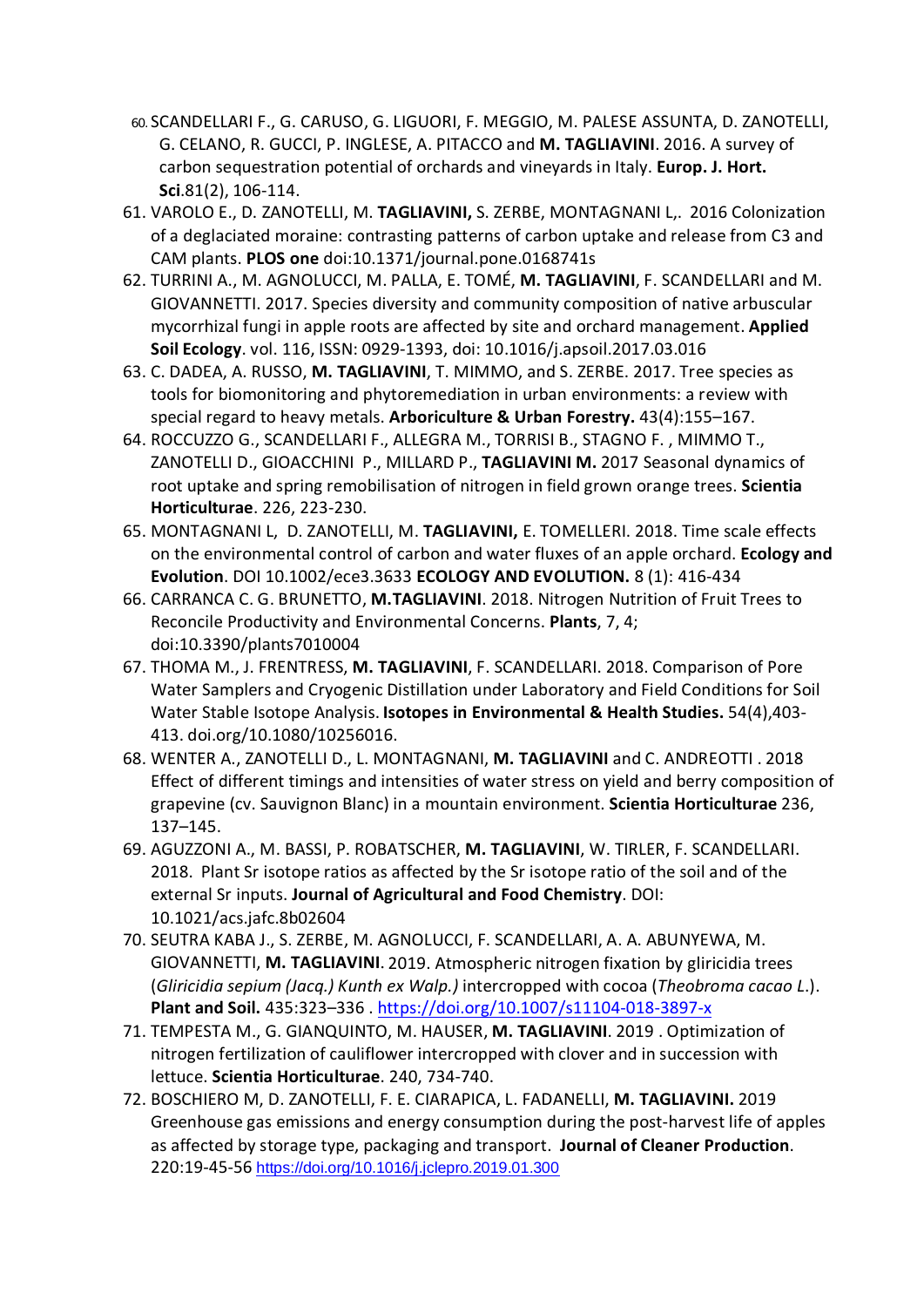- 73. AGUZZONI A, BASSI M., ROBATSCHER P., SCANDELLARI F., TIRLER W. and **M. TAGLIAVINI**. 2019. Intra and Inter-tree Variability of the 87Sr/86Sr Ratio in Apple Orchards and Its Correlation with the Soil 87Sr/86Sr Ratio **J. Agric. Food Chem**. 67 (20): 5728-5735 DOI: 10.1021/acs.jafc.9b0108
- 74. REYES F., B. PALLAS, C. PRADAL, F. VAGGI, D. ZANOTELLI, **M. TAGLIAVINI**, D. GIANNELLE, E.COSTES. 2020. MuSCA: a multi-scale source-sink carbon allocation model to explore carbon allocation in plants. An application on static apple-tree structures. **Annals of Botany.** 126: 571–585. doi: 10.1093/aob/mcz122, <https://academic.oup.com/aob/article/126/4/571/5603521?searchresult=1>
- 75. ZANOTELLI D, L. MONTAGNANI, C. ANDREOTTI, **M. TAGLIAVINI**. 2019. Evapotranspiration and crop coefficient patterns of an apple orchard in a sub-humid environment. **Agricultural Water Management.<https://doi.org/10.1016/j.agwat.2019.105756>**
- 76. AGUZZONI A, BASSI M., PIGNOTTI E., ROBATSCHER P., SCANDELLARI F., TIRLER W. and **M. TAGLIAVINI**. 2020. Sr isotope composition of Golden Delicious apples in Northern Italy reflects soil 87Sr/86Sr ratio of the cultivation area. **Journal of the Science of Food and Agriculture**.
- 77. SHTAI W., **M. TAGLIAVINI,** T. HOLTZ, A. B. ABDELKADER, M. PETRILLO, D. ZANOTELLI, L. MONTAGNANI. 2020. Total and diffuse light distribution within the canopy of an apple orchard as affected by reflective ground covers. **Italus Hortus.** 27, 69-84.
- 78. KALCSITS L, E. LOTZE, **M. TAGLIAVINI**, K. D. HANNAM, T. MIMMO, D. NEILSEN, G. NEILSEN, D. ATKINSON, E. CASAGRANDE BIASUZ, L. BORRUSO, S. CESCO, E. FALLAHI, Y. PII AND N. A. VALVERDI. 2020. Recent achievements and new research opportunities for optimizing macronutrient availability, acquisition and distribution for perennial fruit crops. **Agronomy**. 10, 1738; doi:10.3390/agronomy10111738 [https://www.mdpi.com/2073-](https://www.mdpi.com/2073-4395/10/11/1738/pdf) [4395/10/11/1738/pdf](https://www.mdpi.com/2073-4395/10/11/1738/pdf)
- 79. PETRILLO M., D. ZANOTELLI, V. LUCCHETTA, A. AGUZZONI, **M. TAGLIAVINI,** C. ANDREOTTI. The use of biochar as soil amendment: effects on nitrogen and water availability for potted grapevines. 2020. **Italus Hortus.** 27, 28-40 doi: 10.26353/j.itahort/2020.2.2840
- 80. AGUZZONI A. BASSI M., PIGNOTTI E., ROBATSCHER P., SCANDELLARI F., TIRLER W., **TAGLIAVINI M**. 2021 Multi-chemical analysis combined with chemometrics to characterize PDO and PGI Italian apples. **Journal of The Science of Food and Agriculture**.DOI 10.1002/jsfa.11156
- 81. CHIZZALI S., A. AGUZZONI, E. PIGNOTTI, J. ZELGER, G. VOTO, P. ZIGNALE, **M. TAGLIAVINI**, W. TIRLER, P. ROBATSCHER. 2021. Sr isotope ratio in vegetable crops and apple trees depends on that of the soil environment while is unaffected by the genotype. **Italus Hortus**. 28, 49-58. doi: 10.26353/j.itahort/2021.3.4958
- 82. PENNA D., ZANOTELLI D., SCANDELLARI F., AGUZZONI A., ENGEL M., **TAGLIAVINI M.**, COMITI F. 2021. Water uptake of apple trees in the Alps: Where does irrigation water go? **Ecohydrology.** <https://doi.org/10.1002/eco.2306>
- 83. D. ZANOTELLI, **M. TAGLIAVINI,** M. PETRILLO AND C. ANDREOTTI. 2021. Foliar and root uptake of N deriving from simulated atmospheric N depositions in potted apple (*Malus domestica*) trees. **Italus Hortus**. 28,13-24. doi: 10.26353/j.itahort/2021.3.1324
- 84. TEMPESTA M., G. PENNISI, G. GIANQUINTO, M. HAUSER, **M. TAGLIAVINI**. 2022 of cauliflower residues to N nutrition of subsequent lettuce crops grown in rotation in an Italian Alpine environment. **Agronomy for Sustainable Development. In press.**
- 85. ZANOTELLI D, L. MONTAGNANI, C. ANDREOTTI, **M. TAGLIAVINI**. 2022. Water and carbon fluxes in an apple orchard during heatwaves. . **Europ. J. Agronomy.**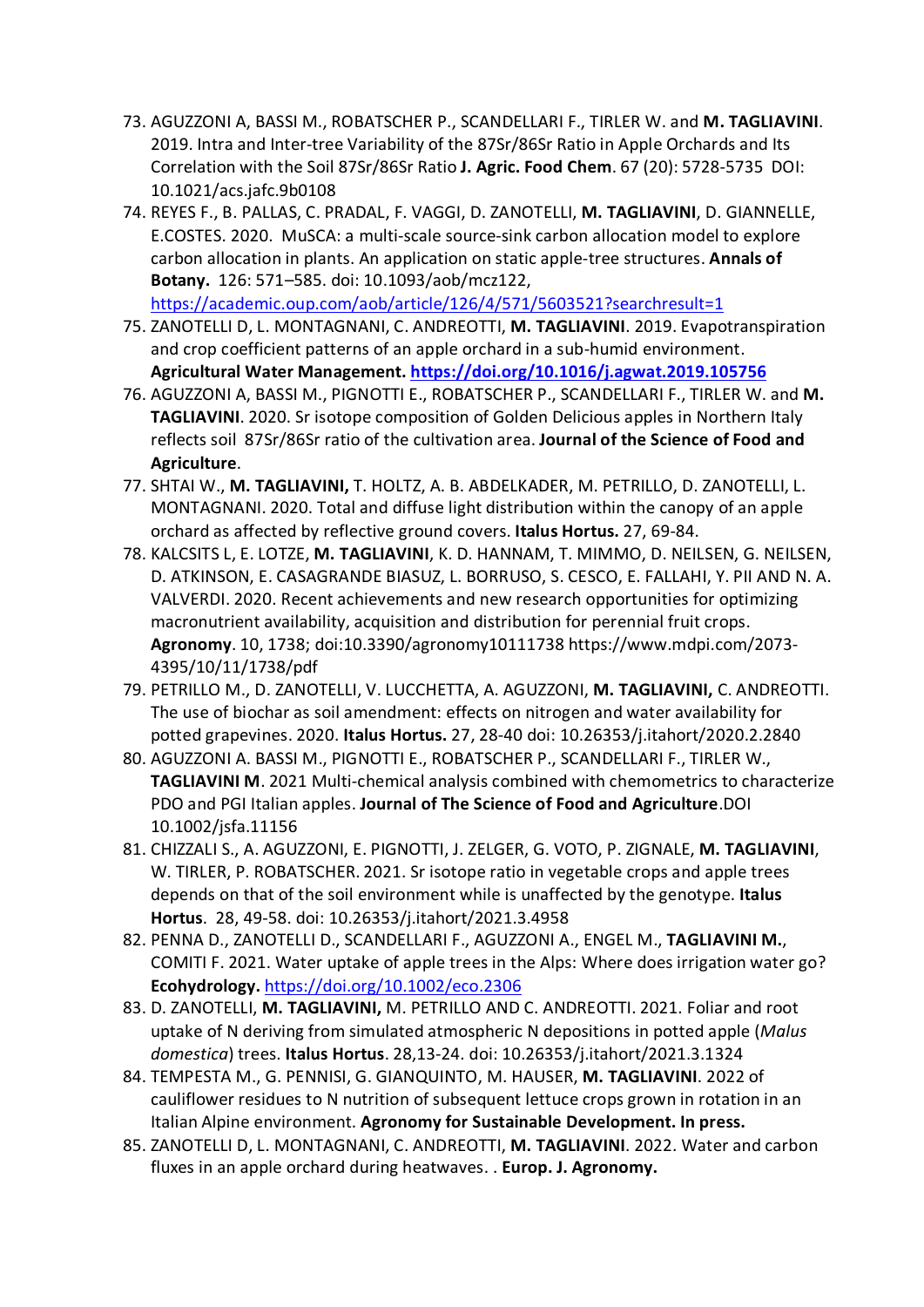#### B) INTERNATIONAL PEER REVIEWED BOOK CHAPTERS

- 1. **TAGLIAVINI M.** B.MARANGONI and P. GRAZIOLI . 1993. Effects of P-supply on growth and P-micronutrient interactions of potted peach seedlings. in **Development in Plant and Soil Sciences**, Vol. 53, Optimization of Plant Nutrition, Kluwer Academic Publishers, 325-331.
- 2. **TAGLIAVINI M.**, D. SCUDELLARI, B. MARANGONI and M. TOSELLI. 1995. Acid-spray regreening of kiwifruit leaves affected by lime-induced iron chlorosis. In **Development in Plant and Soil Sciences**, Vol. 59, Iron Nutrition in Soils and Plants, Kluwer Academic Publishers, 191-195.
- 3. MALAGUTI D., **M**. **TAGLIAVINI,** A. MASIA, B. MARANGONI, P. GIOACCHINI L. VITTORI ANTISARI and MILLARD P. 2001. Dynamic of root uptake of ammonium and nitrate by pear (Pyrus communis L.) trees after growth resumption in spring. P.124-125. In Horst et al.(ed.) **Plant Nutrition – Food security and sustainability of agro-ecosystems**, Kluwer Academic Publishers. The Netherlands.
- 4. **TAGLIAVINI M.** and M. TOSELLI. 2005. Foliar application of nutrients In **Encyclopedia of Soils in the Environment** . (Ed. D. Hillel) Elsevier Ltd., Oxford, U.K. ISBN (Set), 0-12-348530- 4.
- 5. ROMBOLA' A.D. and **M. TAGLIAVINI**. 2006. Iron nutrition of fruit tree crops. pp 61-83. In **Iron Nutrition in Plants and Rhizospheric Microorganisms** (L. Barton e J. Abadia Eds.). Springer. ISBN: 1-4020-4742-8

## C) PROCEEDINGS OF INTERNATIONAL CONFERENCES

- 1. **TAGLIAVINI M**. and B. MARANGONI. 1993. Effects of high root-zone temperature on growth, water relations and mineral uptake of Trebbiano grapevine (*Vitis vinifera*). **Proceedings of IV International Symposium on Grape Physiology**, 299-303.
- 2. **TAGLIAVINI M.**, G. HOGUE and G. NEILSEN.1993. Phosphate and peat additions affect growth , P and N nutrition of peach seedlings in newly planted and replanted peach soil. **Acta Horticulturae,** 324, 97-101.
- 3. BASSI D., **M. TAGLIAVINI** and B. MARANGONI, 1994. Selection of clonal rootstocks of Pyrus communis (L.). **Acta Horticulturae** 367, 364-371.
- 4. **TAGLIAVINI M.** e B. MARANGONI. 1994. Effects of peach root residues in soil on growth, water relations and mineral status of peach trees with slit root system. **Acta Horticulturae**, 363,93-100.
- 5. **TAGLIAVINI M.**, M. TOSELLI, B. MARANGONI, G. STAMPI and F. PELLICONI. 1995. The nutritional status of kiwifruit affects yield and fruit storage. **Acta Horticulturae**, 383,227- 238.
- 6. **TAGLIAVINI**, M. QUARTIERI, B. MARANGONI and P. MILLARD. 1997. Foliar nitrogen uptake and withdrawal from peach leaves during senescence. **Acta Horticulturae**, 448, 459-465.
- 7. **TAGLIAVINI M.**, D. NEILSEN, E.G. HOGUE and G.H.NEILSEN. 1997. Effects of nitrogenfertilizer form on rhizosphere pH and growth of apple in soils with different soil buffer capacity capacity. **Acta Horticulturae**, 448, 297-302.
- 8. SANZ M., R. BELKHODJA, M. TOSELLI, L. MONTANES, A. ABADIA, **M. TAGLIAVINI**, B. MARANGONI and J. ABADIA. 1997. Floral analysis as a possible tool for the prognosis of iron deficiency in peach. **Acta Horticulturae,** 448, 241-245.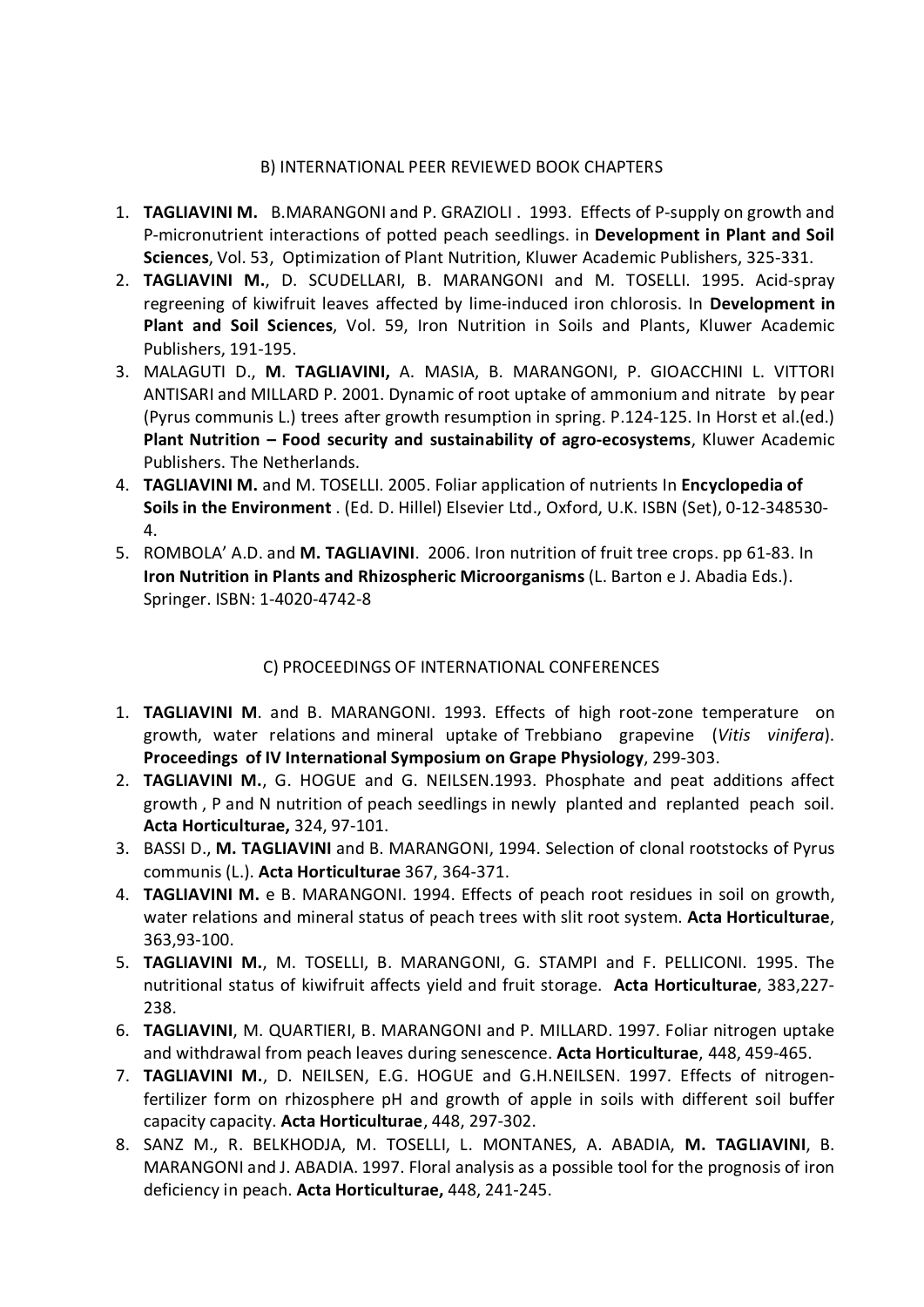- 9. QUARTIERI M., **M. TAGLIAVINI**. B. MARANGONI and P. MILLARD. 1998. Storage and remobilisation of nitrogen in nectarine trees as affected by the timing of N uptake. **Acta Horticulturae,** 465,319-325.
- 10. BASSI D., L. CORELLI-GRAPPADELLI, A. D. ROMBOLÀ, **M. TAGLIAVINI** and S. SANSAVINI. 1988. Tree structure and orchard management influence yield and fruit quality.  $11<sup>eme</sup>$  Colloque INRA-Ctifl sur "**Les Recherces Fruitieres Architecture et Modelisation en Arboriculture Fruitiere"** Montpeillier 5-6- Mars 1988, 97-109.
- 11. **TAGLIAVINI M.**, C.- ZAVALLONI, A. D. ROMBOLÀ, , M. QUARTIERI, D. MALAGUTI, F. MAZZANTI, P. MILLARD e B. MARANGONI. 2000. Mineral nutrient partitioning to fruits of deciduous trees. Atti Simposio ISHS "Mineral Nutrition and fruit Quality", Brussel 6 agosto 1998. **Acta Horticulturae**, 512, 131-140.
- 12. ZAVALLONI C., B. MARANGONI B., D. SCUDELLARI and **M. TAGLIAVINI**. 2001 Dynamics of uptake of calcium, potassium and magnesium into apple fruit in high density planting. **Acta Horticulturae**, 564, 113-122.
- 13. TOSELLI M., **M. TAGLIAVINI**, K. LE BRIS, M. THALHEIMER and N. PAOLI . 2002. Leaf uptake and tree partitioning of urea-N as affected by spayed solution and leaf age of apple trees. Proc. Int. Symp. on Foliar Nutrition of Perennial Fruit Plants. **Acta Horticulturae,** 594, 591- 594.
- 14. QUARTIERI M., A. LUCCHI, B. MARANGONI, **M. TAGLIAVINI** and L. CAVANI. 2002 Effects of rate of proteinhydrolysis and spray concentration on growth of potted kiwifruit. Proc. Int. Symp. on Foliar Nutrition of Perennial Fruit Plants. **Acta Horticulturae,** 594, 341-348.
- 15. ROMBOLA' A.D., S. DALLARI, M. QUARTIERI, T. AMMARI, D. SCUDELLARI and **M. TAGLIAVINI**. 2002. Effect of foliar applied Fe sources, organic acids and sorbitol on the re-greening of kiwifruit leaves affected by lime-induced Fe chlorosis. Proc. Int. Symp. on Foliar Nutrition of Perennial Fruit Plants. **Acta Horticulturae,** 594, 349-356.
- 16. MALAGUTI D., A.D. ROMBOLA', M. GERIN, G. SIMONI, **M. TAGLIAVINI** and B. MARANGONI. 2002. Effects of seaweeds extract based leaf sprays on the mineral status, yields and fruit quality of apple. Proc. Int. Symp. on Foliar Nutrition of Perennial Fruit Plants. **Acta Horticulturae,** 594, 357-359.
- 17. MUSACCHI S., , M. QUARTIERI, M. CIAMBELLINI, A. MASIA E L. CORELLI GRAPPADELLI and **M. TAGLIAVINI.** 2002. Behaviour of pear trees grafted on pear and quince rootstocks at increasing levels of salinity in the irrigation water Proceedings VIII Int. Symp, on Pear Growing. Ferrara-Bologna Sett.. 2000 **Acta Horticulturae**, 596, 683-686.
- 18. TOSELLI M., D. SCUDELLARI, F. MAZZANTI, B. MARANGONI and **M. TAGLIAVINI.** 2002. Determination of leaf standards for mineral diagnosis in pear orchards of the Po Valley. Proceedings VIII Int. Symp, on Pear Growing. Ferrara-Bologna Sett.. 2000 **Acta Horticulturae,** 596, 665-669.
- 19. PREVIATI A, F. DAL RE, D. BASSI, **M. TAGLIAVINI** and B. MARANGONI. 2002. Develpment of protocols for in vitro rooting of advanced selections of Pyrus communis rootstocks. Proceedings VIII Int. Symp, on Pear Growing. Ferrara-Bologna Sett.. 2000 **Acta Horticulturae,** 596, 485-486.
- 20. **TAGLIAVINI M**., G. TONON, D. SOLIMANDO, P. GIOACCHINI, M. TOSELLI, P. BOLDREGHINI and C. CIAVATTA. 2004.Nitrogen uptake by ryegrass (*Lolium perenne*) as affected by the decomposition of apple leaves and pruning wood in soil. pp. 239-241. In D.J. Hatch, D.R. Chadwick , S.C. Jarvis e J.A. Rocker (Ed.s) **Controlling Nitrogen flows and losses,** Wageningen Academic Publishers.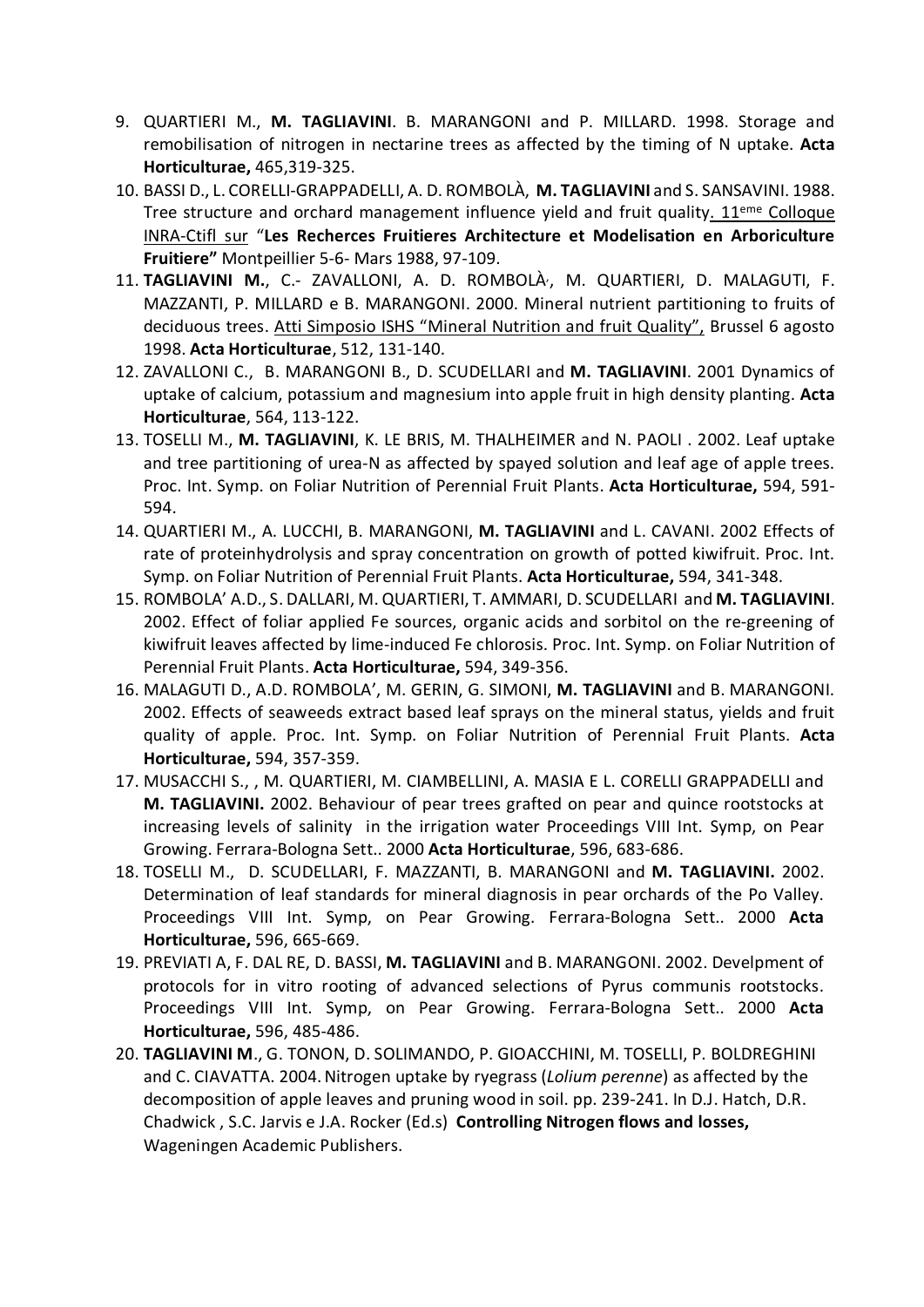- 21. **TAGLIAVINI M**., E. BALDI, R. NESTBY, C. RAYNAL LACROIX, P. LIETEN, T. SALO D. PIVOT , P.L. LUCCHI, G. BARUZZI and W. FAEDI. 2004. Uptake and partitioning of major nutrients by strawberry plants. **Acta Horticulturae,** 649, 197-200.
- 22. **TAGLIAVINI M**. and P. MILLARD. 2005. Fluxes of nitrogen within deciduous fruit trees**. Acta Scientarum Polonorum** – Hortorum Cultus, 4 (1), 21-30.
- 23. CESCO S., ROMBOLA' A.D., **M. TAGLIAVINI,** and R. PINTON. 2005. Root exudates of grasses improve Fe uptake in a citrus rootstock sensitive to Fe-deficiency. pp. 480-481. **In (Li et al., Eds.) Plant Nutrition for food security, human health and environmental protection.** Tsinghua Un. Press. Beijing (China)
- 24. VENTURA M., N. OPSTAD, F. SCANDELLARI, D. ZANOTELLI, M. QUARTIERI and **M. TAGLIAVINI**. 2006 Soil nitrogen losses through leaching from tree row strips and grassed alleys in a pear orchard. Pp. 241-243. **Proceedings of the 14th N Workshop N management in agrosystems in relation to the water frame directive.** Maastricht October 2005.
- 25. D. MALAGUTI, A.D. ROMBOLA, M. QUARTIERI, A. LUCCHI, C. INDERST, B. MARANGONI and **M. TAGLIAVINI.** 2006. Effects of the rate of nutrients by fertigation and broadcast application in Gala and Fuji apples. **Acta Horticulturae**, 721:165-172
- 26. **TAGLIAVINI M**. and F. SCANDELLARI. 2007. Nutrient fluxes in kiwifruit orchards. Proceedings Int. Symp. on kiwifruit, Rotorua, New Zealand February 2006 **Acta Horticulturae,** 753, 487-494.
- 27. F. SCANDELLARI, M. VENTURA, C. CECCON and **M. TAGLIAVINI** . 2007 Nutrient use efficiency in orchards. In Proceedings of the conference "**RATIONAL METHODS FOR THE SELECTION AND USE OF AGROCHEMICAL MEASURES: RISK MODELING, MONITORING AND MANAGEMENT**" Cluj-Napoca (Romania), 14-16 June, 2007, 76-83
- 28. ANTOLINI C., A. BERTACCINI, G. CARNEVALI, L. DAL RE, N LARUCCIA, V. MARLETTO, A. MISSIROLI, G. PONZONI, M. QUARTIERI, C. SCOTTI, D. SCUDELLARI, V.TABAGLIO, **M. TAGLIAVINI** and TOMEI . 2008. The vamos project: Regional scale validation of two models predicting soil N availability for a more sustainable fertilization of wheat and peach crops I**talian J. Agronomy,** 3, Issue 3, 2008, 755-756 . 10th Congress of the European Society for Agronomy, 2008; Bologna; Italy.
- 29. QUARTIERI M., G. CASTELLANI, E. BALDI, B. MARANGONI and **M. TAGLIAVINI**. 2010. Fine roots growth and longevity in a high-density pear orchard on quince C rootstock as affected by nitrogen supply. **Proceedings VI Int. ISHS Symp. On Mineral Nutrition of Fruit Plants.** Faro (Portugal) May 2008. **Acta Horticulturae,** 868, 149-154.
- 30. LA MALFA S., M. VENTURA, P. GIOACCHINI, E. TRIBULATO, A. GENTILE and **M. TAGLIAVINI.** 2010. 15Nitrogen natural abundance technique does not reveal nitrogen uptake from biological fixation in field grown carob (*Ceratonia siliqua*) trees. **Proceedings VI Int. ISHS Symp. On Mineral Nutrition of Fruit Plants**. Faro (Portugal) May 2008. **Acta Horticulturae,** 868, 191-196.
- 31. SCANDELLARI F., M. VENTURA, C. CECCON, D. MALAGUTI, G. MENARBIN and **M. TAGLIAVINI**. 2010. Net Primary productivity and Partitioning of Absorbed Nutrients in fieldgrown apple trees. **Proceedings VI Int. ISHS Symp. On Mineral Nutrition of Fruit Plants**. Faro (Portugal) May 2008. **Acta Horticulturae,** 868, 115-122.
- 32. **TAGLIAVINI M**. and F. SCANDELLARI. 2013. Methodologies and Concepts in the Study of Nutrient Uptake Requirements and Partitioning in Fruit Trees. Proceedings of the Seventh International Symposium on Mineral Nutrition of Fruit Crops 19-25, Chanthaburi, Thailand. May 2012. **Acta Horticulturae, 984, 47-56.**
- 33. ZANOTELLI D., W. GUERRA, M. RECHENMACHER, A. CASSAR, R. STAINER, AND **M. TAGLIAVINI**. 2013. Leaf Mg sprays reduce leaf chlorosis and necrosis symptoms in apple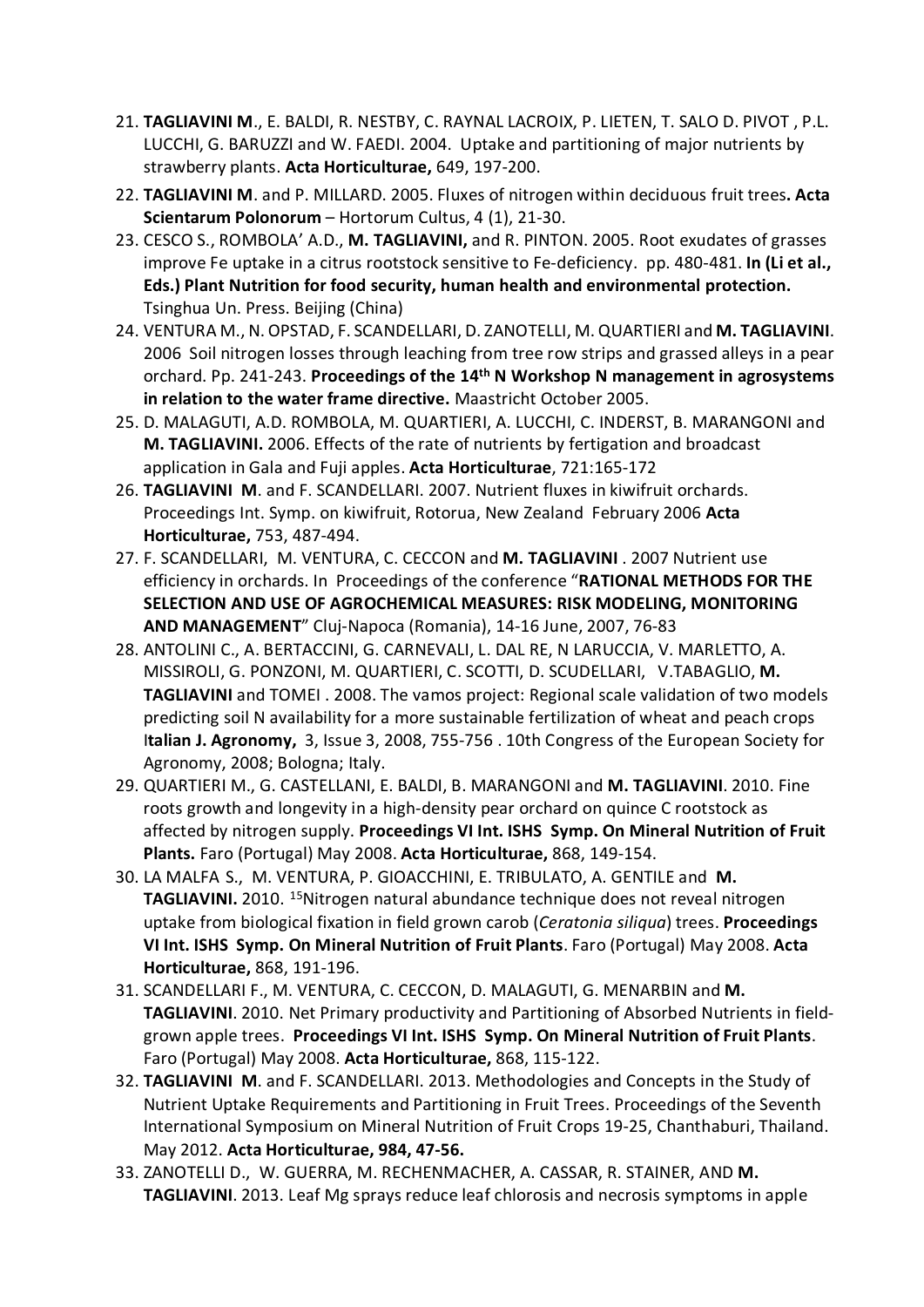trees (cv. Nicoter). Proceedings of the Seventh International Symposium on Mineral Nutrition of Fruit Crops 19-25, Chanthaburi, Thailand. May 2012. **Acta Horticulturae, 984, 339-346.**

- 34. SESSA F., M. MARINO, G. MONTANARO, A. Dal PIAZ, D. ZANOTELLI and **M. TAGLIAVINI**. 2014. Life cycle assessment of apple at Country level: the case of Italy. Pp. 1242-1247 Proceedings of the 9th LCA Conference on Food. San Francisco. 8-10 October 2014.
- 35. WENTER A., ZANOTELLI D., L. MONTAGNANI, **M. TAGLIAVINI** and C. ANDREOTTI. 2015. EFFECT OF DIFFERENT WATER SUPPLY MANAGEMENT SYSTEMS ON THE GROWTH AND QUALITY PERFORMANCES OF SAUVIGNON BLANC GRAPEVINE CULTIVATED IN MOUNTAIN CONDITIONS. 19TH INTERNATIONAL MEETING OF VITICULTURE GIESCO, PECH ROUGE - MONTPELLIER, 31 MAY - 5 JUNE 2015: PROCEEDINGS VOL. 1
- 36. ZANOTELLI D., F. SCANDELLARI, W. B. DE MELO, P. CASSOL, **M. TAGLIAVINI**. 2017. Effect of fruit load on the photosynthetic capacity and on the ecological light use efficiency of an apple orchard. **Acta Horticulturae** 1130, 25-32. DOI: 10.17660/ActaHortic.2016.1130.4
- 37. F. REYES, D. GIANELLE, B. PALLAS, E. COSTES, C. PRADAL, **M. TAGLIAVINI**, D. ZANOTELLI. 2017. A multi-scale model to explore carbon allocation in plants. **Acta Horticulturae** 1160. DOI 10.17660/ActaHortic.2017.1160.41
- 38. F. SCANDELLARI, G. LIGUORI, G. CARUSO, F. MEGGIO, P. INGLESE, R. GUCCI, A. PITACCO, G. CELANO, **M. TAGLIAVIN**I. 2017. Carbon sequestration potential of Italian orchards and Vineyards. **Acta Horticulturae** 1177, 145-149. DOI 10.17660/ActaHortic.2017.1177.19
- 39. WENTER A., ZANOTELLI D., L. MONTAGNANI, **M. TAGLIAVINI** and C. ANDREOTTI. 2017 Effects of an early-summer drought stress on leaf photosynthesis, growth and yields of grapevine in mountain conditions. **Acta Horticulturae** 1150, 457-462
- 40. SEUTRA KABA J., S. ZERBE, D. ZANOTELI, A. ABUNYEWA, M. **M. TAGLIAVINI.** 2018. Uptake of nitrogen by cocoa (Theobroma cocoa L.) trees derived from soil decomposition of gliricidia (Gliricidia sepium Jacq.) shoots. **Acta Horticulturae** 1171, 262-269.
- 41. F. SCANDELLARI, **M. TAGLIAVIN**I. 2018. The use of the stable isotope 15N to improve the N management of fruit trees: a mini review. **Acta Horticulturae** 1171, 191-200269.
- 42. TEMPESTA M., G. GIANQUINTO, M. HAUSER, **M. TAGLIAVINI.** 2019. Potential nitrogen contribution from symbiotic fixation of dwarf pea (Pisum sativum) and clover (Trifolium resupinatum) in crop rotation and intercropping systems. **Acta Hortulturae**. 1242. pp. 261- 266. DOI 10.17660/ActaHortic.2019.1241.36
- 43. KABA, J.S., ZERBE S, A.A. ABUNYEWA, **M. TAGLIAVINI.** Tracing the nitrogen flow between Gliricidia and cocoa trees in intercropping system using the 15N natural abundant method. **Acta Horticulturae 1242**, 587-591
- 44. ABDELDADER A.B.. **M. TAGLIAVINI,** D. ZANOTELLI. 202.1 Effects of hail nets and reflective ground covers on microclimate and evapotranspiration demand in an apple orchard. **Acta Horticulturae**. 1327, pp. 647-654

## D) NATIONAL JOURNALS

1. **TAGLIAVINI M.**, M. MARCHETTI, M. CIARLINI, V. PASSERINI and U. PALARA. 1989. Prove comparative su portinnesti del susino (cv. Bluefre**), Rivista di Frutticoltura**, 8/9,85-89.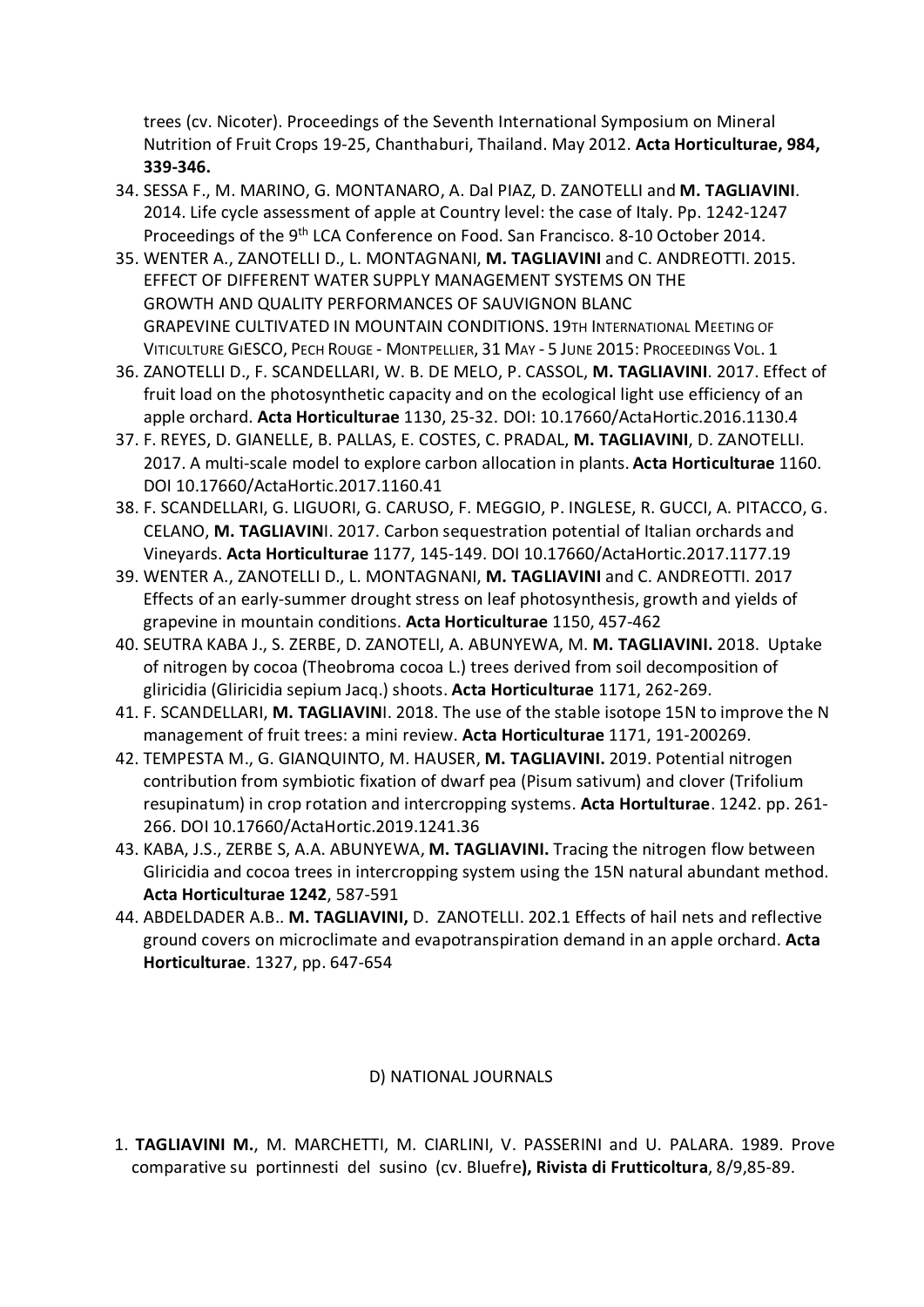- 2. **TAGLIAVINI M.**. 1989. Stanchezza del terreno e malattie da reimpianto in frutticoltura, **Rivista di Frutticoltura**, 6, 71-80.
- 3. **TAGLIAVINI M.**, S. SANSAVINI, M. MARCHETTI, M. CIARLINI and V. PASSERINI. 1990. Prove comparative di portinnesti e modelli di impianto nel susino da industria, **Rivista di Frutticoltura**, 6, 49-52.
- 4. MARCHETTI M., **M. TAGLIAVINI**, M. CIARLINI and V. PASSERINI. 1990. Osservazioni sul comportamento vegeto-produttivo del susino da industria, **Rivista di Frutticoltura**, 6, 45-48.
- 5. FACCIOLI F., S. SANSAVINI. **M TAGLIAVINI**, M. ZAMBRINI and S. MARTELLI. 1990. Quattro Selezioni di susine europee del C.M.V.F**., Rivista di Frutticoltura**, 6, 31-34.
- 6. COSTA G., F. SUCCI, R. BIASI, M. BOLOGNESI and **M. TAGLIAVINI**. 1990. Ulteriori indagini sulla raccolta meccanica delle susine europee: a) influenza della cultivar in rapporto alla destinazione dei frutti, b) Influenza della forma di allevamento**, Rivista di Frutticoltura**, 6,55-59.
- 7. LAGHI P. and **M. TAGLIAVINI**. 1990. Considerazioni ed accorgimenti nell' impianto di un susineto, **Rivista di Frutticoltura**, 6, 85-89.
- 1. **TAGLIAVINI M**.1990. Pregi e limitazioni dei vari sistemi di gestione del suolo in frutticoltura, **Il Giornale di Agricoltura**, 27, 38-40.
- 2. **TAGLIAVINI M**. 1991. Strategie per ridurre i problemi del reimpianto degli alberi da frutto, **Rivista di Frutticoltura**, 3, 27-32..
- 3. MARANGONI B., D. SCUDELLARI and **M. TAGLIAVINI**. 1991. Relazione tra nutrizione azotata e metabolismo delle piante. **Rivista di Frutticoltura**, 6, 1991.
- 4. **TAGLIAVINI M.** e A.R. ROMBOLA'. 1994. La clorosi ferrica. **Terra e Vita**. 15, 37-37.
- 5. SCUDELLARI D., **M. TAGLIAVINI** and F. PELLICONI. 1995. Aspetti teorici ed applicativi del calcio nelle colture arboree**. L'Informatore Agrario**. LI, 15, 45-49.
- 6. **TAGLIAVINI M.** and A.D. ROMBOLA'. 1995. Nuove prospettive per superare la clorosi ferrica delle colture arboree da frutto. **Rivista di Frutticoltura**, 9, 11-21.
- 7. **TAGLIAVINI M.** and B. MARANGONI. 1995. Impatto della fertilizzazione sull'ambiente. **L'Ambiente**, 4, 24-26.
- 8. **TAGLIAVINI M.**, D. SCUDELLARI, B. MARANGONI and M. TOSELLI 1995 Nuovi aspetti della fertilizzazione azotata nel frutteto. 1995. **Rivista di Frutticoltura,** 3, 37-44.
- 9. **TAGLIAVINI M.**, B. MARANGONI, and P. MILLARD. 1996. Il ciclo interno dell'azoto e le strategie alternative di nutrizione delle colture frutticole integrate. **Rivista di Frutticoltura**. 3,25-29.
- 10. BASSI D., B. MARANGONI and **M. TAGLIAVINI**. 1996. FOX, nuova serie di portinnesti clonali per il pero. **Rivista di Frutticoltura**. 3,55-59.
- 11. **TAGLIAVINI M.**, D. STEFFENS and F. PELLICONI. 1996. La carenza di potassio nei vigneti della Romagna. **Vignevini.** 4, 41-46.
- 12. QUARTIERI M., **M. TAGLIAVINI**, D. SCUDELLARI, B. MARANGONI and P. MILLARD. 1996. Assorbimento radicale di azoto e rimobilizzazione delle riserve azotate nel pero durante la ripresa vegetativa. **Rivista di Frutticoltura**. 10,57-60.
- 13. GIOVANNINI D., C. FABBRI, B. MARANGONI and **M. TAGLIAVINI**. 1997. Confronto tra pescheti tradizionali ed a ridotto impatto ambientale. **Agricoltura e Ricerca**. 172,39-48.
- 14. SCUDELLARI D., G. SPADA, **M. TAGLIAVINI**, C. ZAVALLONI, B. MARANGONI and I. PONTI. 1997. Effetti della concimazione con azoto e calcio sulla produzione e qualità dei frutti di actinidia. **Rivista di Frutticoltura**. 5,61-65.
- 15. MILLARD P., D. NEILSEN and **M. TAGLIAVINI**. 1997. Il ruolo delle sostanze azotate di riserva negli alberi da frutto. **Terra e Vita**, supplemento al n.2, 4-9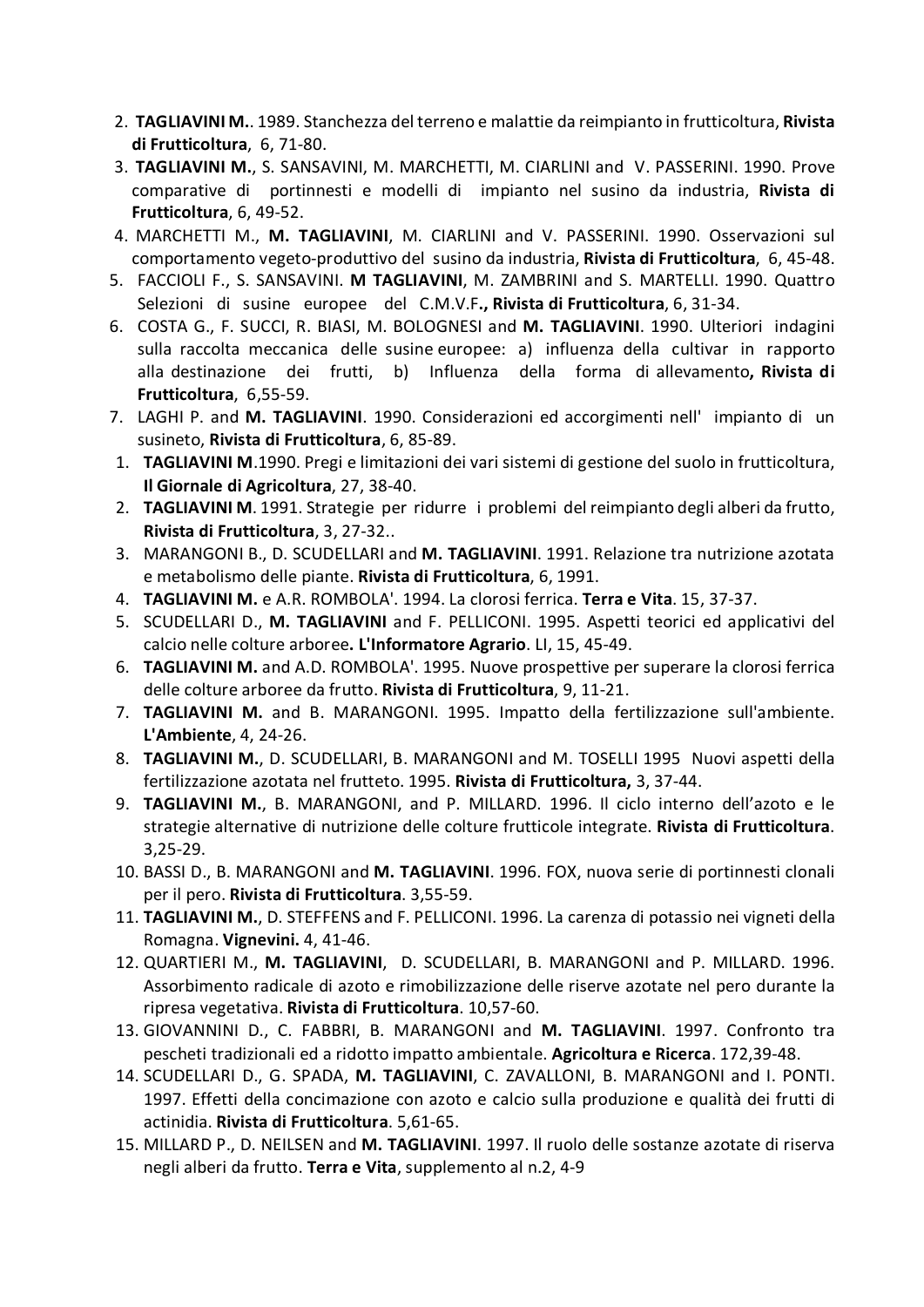- 16. SCUDELLARI D., **M. TAGLIAVINI** and R. GENOVESI, 1997. La fertirrigazione del frutteto. **Agricoltura**, 4,63-66.
- 17. SCUDELLARI D. and **M. TAGLIAVINI**. 1997. La fertilizzazione del pero. **Terra e Vita.** 38.(Suppl), 29-34.
- 18. D. BASSI, **M. TAGLIAVINI**, A.D. ROMBOLA' and B. MARANGONI. 1998. Il progetto di selezione di portinnesti clonali per il pero, serie Fox. **Rivista di Frutticoltura**, 4, 17-19.
- 19. M. TOSELLI M., D. SCUDELLARI, C. ZAVALLONI, G. ANDRINI, B. MARANGONI and **M. TAGLIAVINI**. 1998. Effetto dell'epoca di concimazione azotata e dei trattamenti di calcio sulla qualità dei frutti di pero, **Rivista di Frutticoltura**, 9.,45-48.
- 20. SCUDELLARI D. and **M. TAGLIAVINI**. 1998 Principi teorici ed applicativi per l'impiego nel frutteto. In Speciale Fertirrigazione Supplemento al n. 13 **Terra e Vita**, 4-7.
- 21. SCUDELLARI D., **M. TAGLIAVINI**, B. MARANGONI, L. RUBBI, V. CAPUCCI and F. PELLICONI. 1998. Azoto nel frutteto, una concimazione calibrata. **Terra e Vita**, 29,29-32.
- 22. QUARTIERI M., **M. TAGLIAVINI**. B. MARANGONI and P. MILLARD. 1998. Il ciclo interno dell'azoto negli alberi di pesco. **Rivista di Frutticoltura**, 2, 61-66
- 23. ROMBOLA' A.D., M. QUARTIERI, B. MARANGONI, **M. TAGLIAVINI**, D. SCUDELLARI and J. ABADIA.1999. Strategie di cura della clorosi ferrica nella frutticoltura Integrata. **Rivista di Frutticoltura**, 5, 59-64.
- 24. SCUDELLARI D. , TOSELLI M., MARANGONI B. and **TAGLIAVINI M**. 1999. La diagnostica fogliare nelle piante arboree da frutto a foglia caduca. **Bollettino della Società Italiana di Scienza del Suolo**. 48(8) 829-842.
- 25. GOVI M. , CIAVATTA C. and **M. TAGLIAVINI**. 1999. Cura delle carenze di ferro per via fogliare. **L'Informatore Agrario**. 26, 62-63.
- 26. S. SANSAVINI, L. CORELLI GRAPPADELLI, G. COSTA, S. LUGLI, B. MARANGONI, **M. TAGLIAVINI** and M. VENTURA. 1999. Ricostituzione e revisione degli indirizzi produttivi e frutticoli della peschicoltura romagnola**. Rivista di Frutticoltura**, 3, 8-20.
- 27. SCUDELLARI D., **M TAGLIAVINI**, B. MARANGONI, L. RUBBI, V. CAPUCCI, F. PELLICONI and G. MARANI. 2000 Frutteto, si può migliorare la concimazione azotata**. Agricoltura** 3, 58-61.
- 28. **TAGLIAVINI M**., D.SCUDELLARI, M. ANTONELLI, W. FAEDI, P. LUCCHI, A. GUILLEMINE and S. MAGNANI. 2000. Dinamica delle asportazioni di nutrienti da parte della coltura della fragola. **Rivista di Frutticoltura**. 12, 77-81.
- 29. QUARTIERI M., L. CAVANI, B. MARANGONI e **M. TAGLIAVINI**. 2000. Effetto dei trattamenti fogliari con idrolizzati proteici di origine animale sull'attività vegetativa di piante di actinidia. **Bollettino della Società di Italiana di Scienza del Suolo**. 49 (4) 861-867.
- 30. ROMBOLA' A.D., C. ZAVALLONI, D. SCUDELLARI, A. CECCAROLI, F. MAZZANTI, B. MARANGONI and **M. TAGLIAVINI**. 2000. La fertirrigazione nel meleto nella fase di allevamento: effetti di dose e nutrienti. **Rivista di Frutticoltura.** 6, 67-74.
- 31. CORELLI GRAPPADELLI L. and **TAGLIAVINI M**. 2001 Tecnologie di monitoraggio per una peschicoltura integrata e di qualità. 2001. **Rivista di Frutticoltura**. 4, 43-49.
- 32. BALDI E., M. TOSELLI, D. SCUDELLARI, **M. TAGLIAVINI** and B. MARANGONI. 2004. La concimazione fogliare delle drupacee. **Informatore Agrario** 21, 43-46.
- 33. SORRENTI G., M. QUARTIERI and **M. TAGLIAVINI**. 2005 La fertirrigazione delle specie arboree da frutto. **Phytomagazine.** 10 , 51-62.
- 34. **TAGLIAVINI M**., XILOYANNIS C. and BATTILANI A. 2005. La fertirrigazione nelle colture arboree da frutto **Italus Hortus** 6, 33-44.
- 35. VENTURA M., N. OPSTAD, D. ZANOTELLI, F. SCANDELLARI, M. QUARTIERI and **M. TAGLIAVINI**. 2005. Monitoraggio delle perdite di azoto minerale per lisciviazione dal suolo di un pereto. **Rivista di Frutticoltura** 10, 40.44.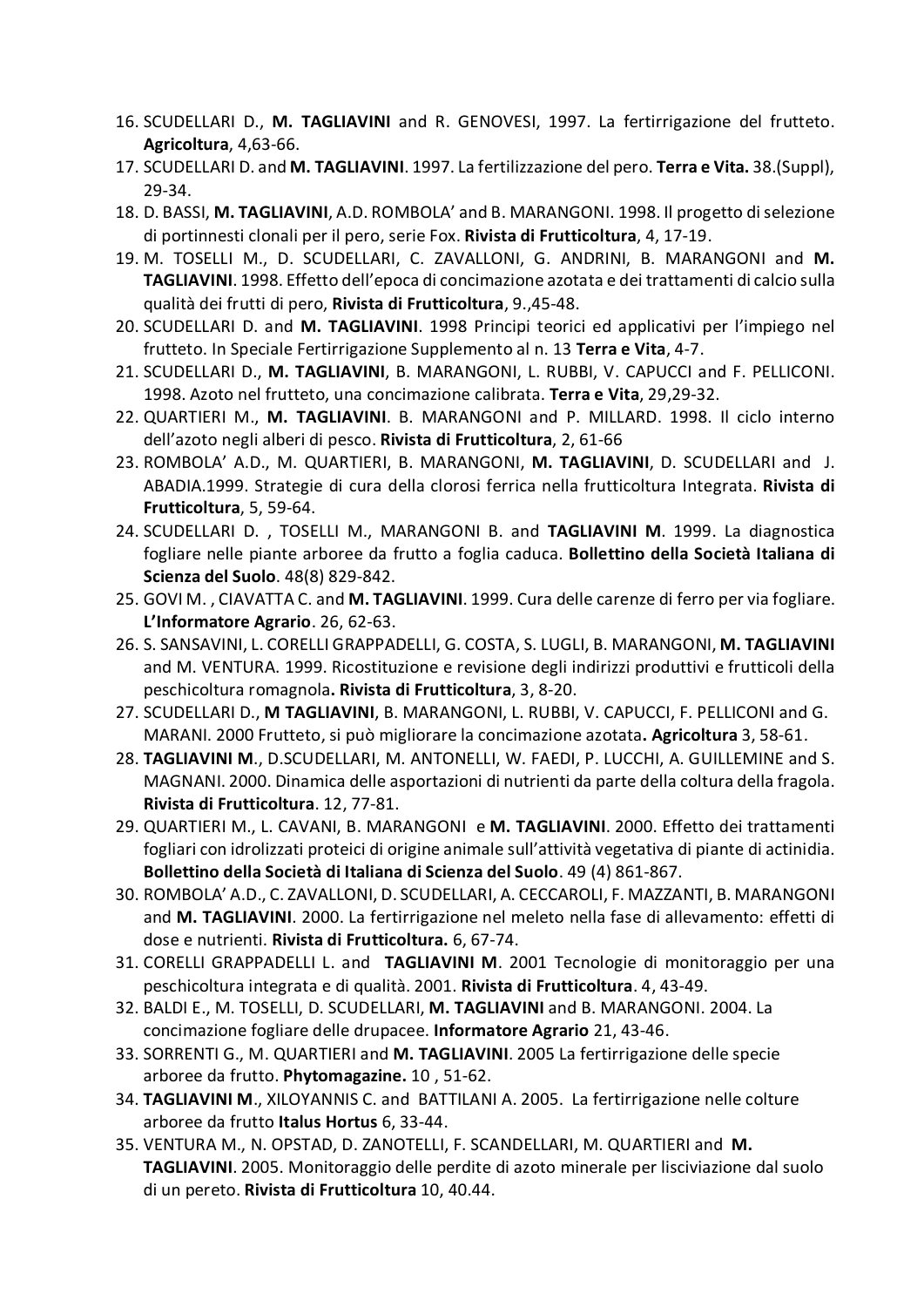- 36. FAEDI W., BARUZZI G., LUCCHI P., SORRENTI G. and **TAGLIAVINI M.** 2006 Effetto della fertilizzazione azotata e potassica sulle caratteristiche quali-quantitative della fragola. **Italus Hortus** 13(3) 90-95.
- 37. AMADEI P., QUARTIERI M., PELLICONI F., SCUDELLARI D., COLOMBO R., INNOCENTI A. and **TAGLIAVINI M**. 2006 Confronto tra dosi e modalità di distribuzione dei nutrienti nella concimazione del pescheto. *Italus Hortus* 13(3) 109-112.
- 38. QUARTIERI M., **TAGLIAVINI M.**, MARANGONI B., BASSI D., GIANNINI M., PREVIATI A. and SCHIAVON L. 2007 . Portinnesti clonali di pero, eredi ideali del cotogno. **Informatore Agrario**, 19, 42-48.
- 39. PANZACCHI P., F. SCANDELLARI, G. TONON and **M. TAGLIAVINI**. 2008 Contributo della decomposizione della lettiera alla nutrizione minerale delle colture arboree. **Italus Hortus**, 15(1), 37-48.
- 40. QUARTIERI M., **M. TAGLIAVINI**, B. MARANGONI, D. BASSI, L. SCHIAVON, M. GIANNINI and PREVIATI. 2008. Fox 9 nuovo portinnesto di pero. **Informatore Agrario** 41, 33-34.
- 41. **TAGLIAVINI M**. and M. QUARTIERI. 2008. I fabbisogni nutrizionali del pero per la definizione del piano di fertilizzazione. **Italus Hortus**, 15 (6), 131-137.
- 42. **TAGLIAVINI M**., W. DRAHORAD, F.SCANDELLARI, D. ZANOTELLI. 2008. Macrocarenze, conoscerle per risolverle. **Informatore Agrario**, 22
- 43. ANDREOTTI C., BARUZZI G. and **TAGLIAVINI M.,** 2009. Come effettuare correttamente la concimazione della fragola. L'Informatore Agrario, 25/2009, 69-72.
- 44. ZANOTELLI D. , M. RECHENMACHER, W. GUERRA, R. STAINER, A. CASSAR, E. STIMPFL and **M. TAGLIAVINI.** 2010 Il ruolo del magnesio nella comparsa di necròsi fogliari in alberi di melo della cv. Nicoter (Kanzi ®). **Rivista di Frutticoltura**, 3, 42-47.
- 45. F. MAZZETTO, **M. TAGLIAVINI**, F. CIARAPICA and S. UNTERHOLZNER**.** 2012. Consumi energetici ed impronta del carbonio: il caso del melo in frutticoltura. **Rivista di Frutticoltura**, 1, 40-50.
- 46. ZANOTELLI D., F. MAZZETTO, **M. TAGLIAVINI**. 2014. Impronta carbonica e consumi di energia primaria nelle filiere di produzione della frutta**. Italus Hortus**. 21(1), 49-60.
	- 47. ZANOTELLI D., **M. TAGLIAVINI**. 2018. I percorsi del carbonio nei sistemi arborei da frutto. **Rivista di Frutticoltura.** 82, 9 .

## E) PROCEEDINGS NATIONAL CONFERENCES

- 1. **TAGLIAVINI M.**, D. BASSI and B. MARANGONI. 1992. Crescita e nutrizione minerale di portinnesti di pero in terreni calcarei. Atti Giornate Scientifiche SOI. Ravello 8-10 Aprile, 1992, 24-25.
- 2. MARANGONI B., S. SCUDELLARI, **M. TAGLIAVINI** and F. PELLICONI. 1992 Stato nutrizionale del pero con sintomi di deperimento. Atti Giornate Scientifiche SOI. Ravello 8-10 Aprile 1992, 22-23.
- 3. **TAGLIAVINI M.**, A. MASIA, D. NEILSEN and M. QUARTIERI. 1994. Effetto della forma di azoto e del bicarbonato sul pH della rizosfera di semenzali di pesco. Il Giornate Scientifiche SOI, S. Benedetto del Tronto, 22/24 giugno 1994,.405-406.
- 4. SCUDELLARI D., S. PONI, **M. TAGLIAVINI** and M. TOSELLI. 1994 Attendibilità di un metodo non distruttivo per la determinazione della clorofilla. II Giornate Scientifiche SOI, S. Benedetto del Tronto, 22/24 giugno 1994,.485-486.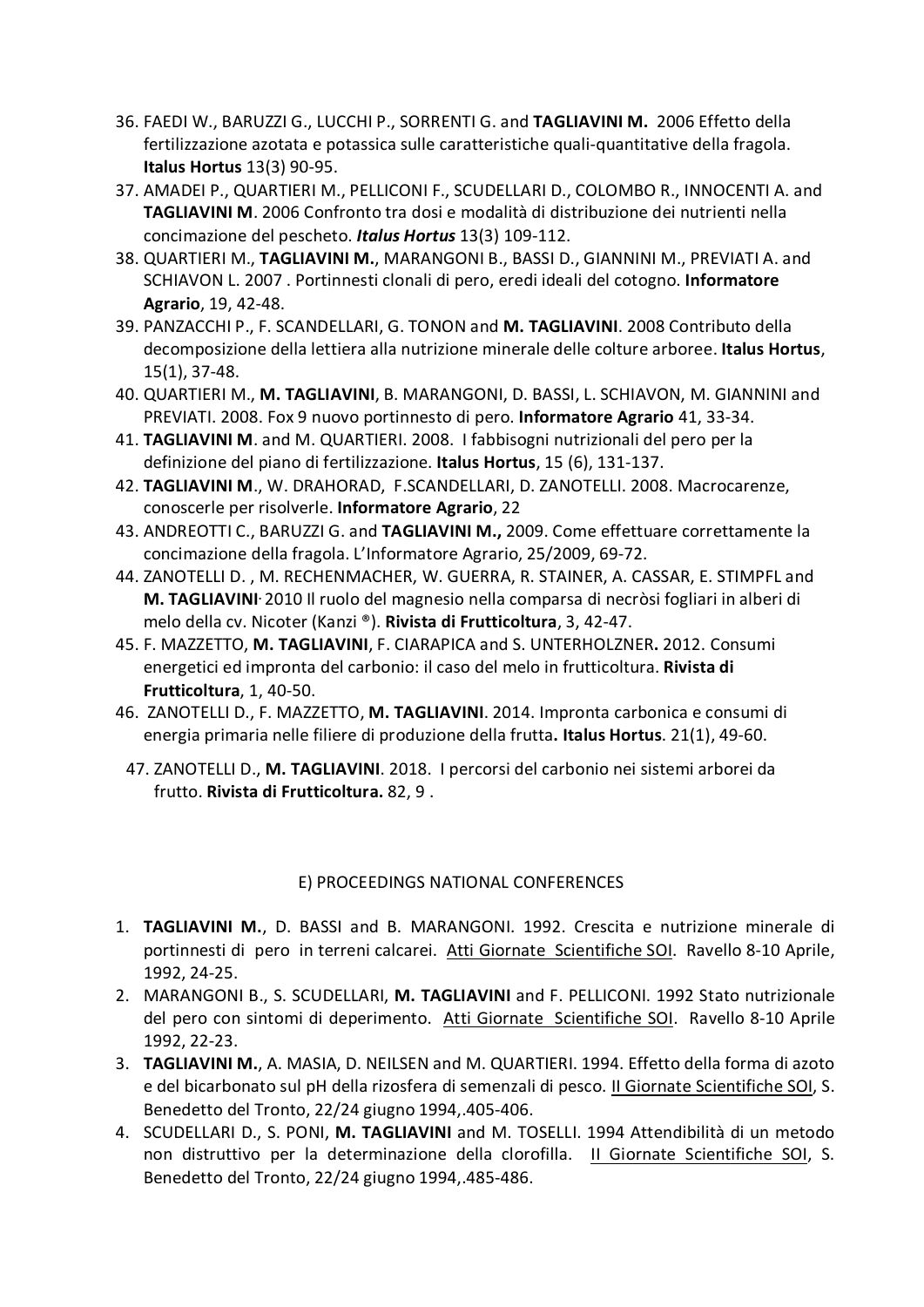- 5. **TAGLIAVINI M.**, D. SCUDELLARI, B. MARANGONI and F. PELLICONI. 1994. Valutazione di indici rapidi per la determinazione del livello azotato nel frutteto. II Giornate Scientifiche SOI, S. Benedetto del Tronto, 22/24 giugno 1994, 487-488.
- 6. **TAGLIAVINI M**. 1995. Controllo della stanchezza del terreno attraverso il portinnesto ed gli interventi agronomici prima dell'impianto del pescheto. Atti XXI Convegno Peschicolo. Lugo (Ravenna) 27/28-08-1993, 247-254..
- 7. MARANGONI B., **M. TAGLIAVINI** and D. SCUDELLARI. 1995. La gestione del suolo, l'irrigazione e la fertilizzazione nel pesco. Atti Convegno 'La peschicoltura Veronese alle soglie del 2000' Verona, 25 Febbraio 1995, Camera di Commercio Industria Artigianato e Agricoltura, 273- 294.
- 8. **TAGLIAVINI M.**, D. SCUDELLARI. B. MARANGONI, F. PELICONI and S. VALLI. 1996. Valutazione di metodi alternativi ai chelati per superare la clorosi ferrica dell'actinidia. Atti Convegno Nazionale SOI "La coltura dell'actinidia" Faenza (Ra) 10-12 ottobre 1996, pp. 197-202.
- 9. **TAGLIAVINI M.**, M. QUARTIERI, B. MARANGONI and P. MILLARD. 1996. Assorbimento fogliare di azoto e sua traslocazione in funzione del livello azotato dell'albero di pesco. Atti III Giornate Scientifiche SOI. Erice 10-14 marzo 1996. 463-464.
- 10. SCUDELLARI D., M. QUARTIERI, **M. TAGLIAVINI**, G. CARNEVALI and B. MARANGONI . 1996. Disponibilità di azoto minerale nel terreno in funzione dell'epoca di fertilizzazione del pero. Atti III Giornate Scientifiche SOI. Erice 10-14 marzo 1996.461-462.
- 11. **TAGLIAVINI M.,** D. SCUDELLARI. L. CORELLI GRAPPADELLI and F. PELLICONI. 1997 Valutazione di metodi rapidi per stimare il livello azotato del pescheto. pp.141-150. Atti XXII Convegno Peschicolo. Cesena 5-6-7 ottobre 1995.
- 12. TOSELLI M., **M. TAGLIAVINI** and B. MARANGONI. 1997. La clorosi ferrica del pesco: conoscenza, prevenzione e terapia. pp. 108-113. Atti XXII Convegno Peschicolo. Cesena 5-6- 7 ottobre 1995.
- 13. ROMBOLA' A.D.. M. QUARTIERI, **M. TAGLIAVINI**,. C. IANNONE, C. ZAVALLONI and B. MARANGONI. 1997. Impiego di formulati a lenta cessione ed applicazione di urea fogliare nella concimazione azotata del pesco. Atti XXII Convegno Peschicolo. Cesena 5-7 ottobre 1995, 195-201
- 14. **TAGLIAVINI M. ,** G.H. NEILSEN, A.D. ROMBIOLA' and D. MALAGUTI. 2000. Influenza della temperatura del terreno sulla risposta di semenzali di pesco alla fertilizzazione fosfatica. pp. 124126, in Atti XXIII Convegno peschicolo, Ravenna 12/13 settembre 1997
- 15. SCUDELLARI D., G. SPADA, **M. TAGLIAVINI**, C. ZAVALLONI, B. MARANGONI and I. PONTI. 1996. Effetti della concimazione con azoto e calcio sulla produzione e qualità dei frutti di actinidia. Atti Convegno Nazionale SOI "La coltura dell'actinidia" Faenza (Ra) 10-12 ottobre 1996, 203-208
- 16. MARANGONI B., **M. TAGLIAVINI**, D. SCUDELLARI and R. FERRARO. 1997. Aspetti tecnici della nutrizione minerale e dell'irrigazione nella moderna melicoltura. Atti Convegno "La melicoltura di Pianura: quale futuro" Verona, 12 aprile 1997, 173-194.
- 17. ZAVALLONI C., A.D. ROMBOLA', M. BELLETTI, F. PELLICONI and **M. TAGLIAVINI**. 2000. La fertirrrigazione, tecnica innovativa di nutrizione minerale per la peschicoltura romagnola. pp. 120-123. Atti XXIII Convegno peschicolo, Ravenna 12/13 settembre 1997.
- 18. QUARTIERI M., M. SIROLI, C. ZAVALLONI, C. CEREDI, C. LUGARESI, B. MARANGONI and **M. TAGLIAVINI**. 2000. Miglioramento qualitativo delle nettarine e controllo della monilia mediante metodi agronomici e chimici. Pp. 127-131 in Atti XXIII Convegno Peschicolo, Ravenna 12/13 settembre 1997, 38-39.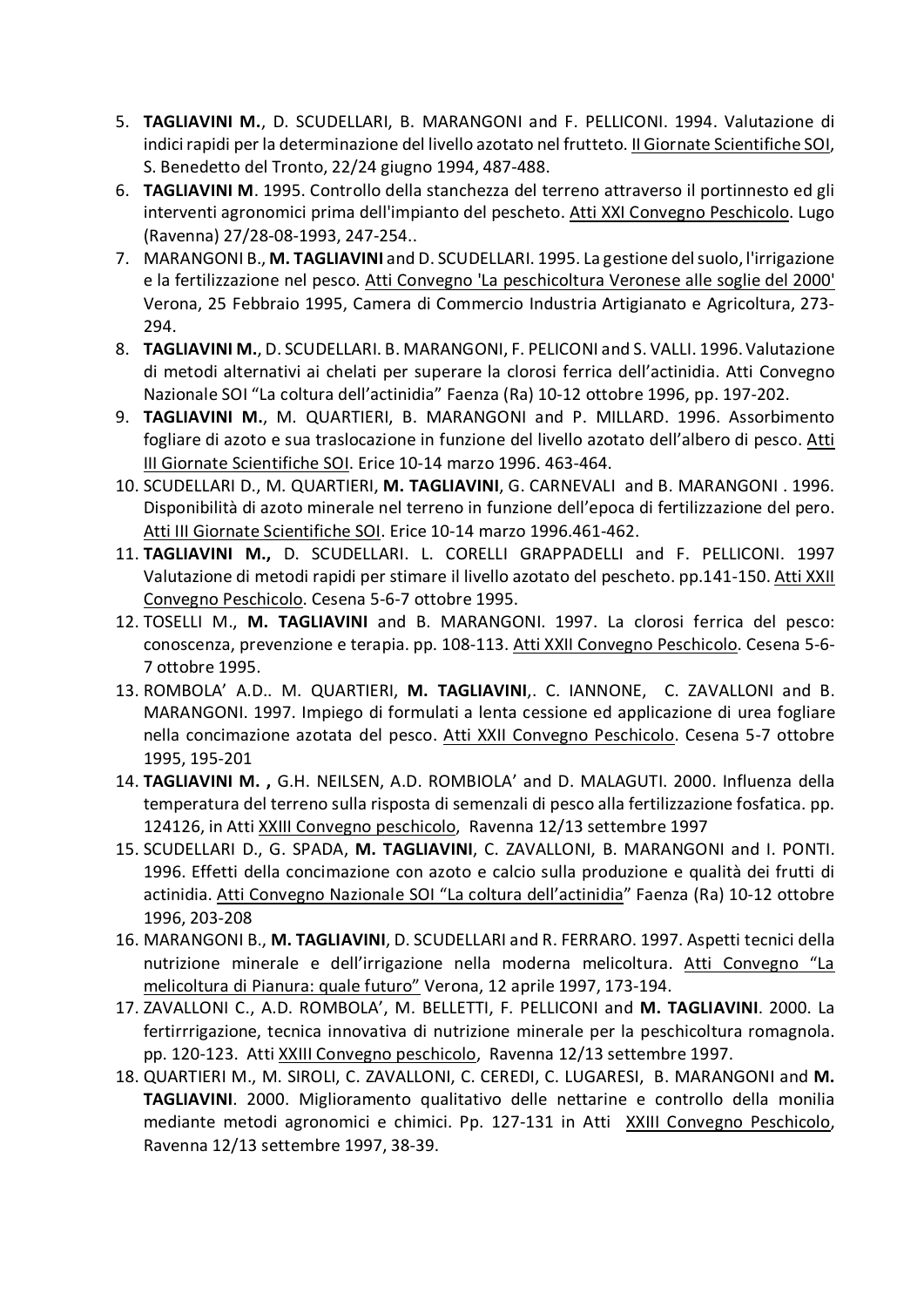- 19. ROMBOLA' A.D., W. BRUEGGEMANN, **M. TAGLIAVINI** and P. MOOG. 1998. Meccanismi di tolleranza alla clorosi ferrica in actinidia (A. deliciosa). Atti IV Giornate Scientifiche della Società Orticola Italiana. 1-3 aprile 1998, Sanremo, 395-396
- 20. QUARTIERI M., **M. TAGLIAVINI**, B. MARANGONI, G. CONCARI, M. MALAGUTI and P. MILLARD. 1998. Il ciclo interno dell'azoto nel pesco. Atti IV Giornate Scientifiche della Società Orticola Italiana. 1-3 aprile 1998, Sanremo, 389-390.
- 21. GRASSI G., MILLARD P., MINOTTA G., GIOACCHINI P., CROCE R. and **TAGLIAVINI M**. 2003. Ruolo della rimobilitazione dell'azoto di riserva per la crescita primaverile in ciliegio da legno (*Prunus avium* L.) Atti III Congresso nazionale alberi e foreste per il nuovo millennio. Viterbo sett. 2001. a cura di P. de Angelis et al. SISEF 205-211.
- 22. TONON G., C. CIAVATTA, **M. TAGLIAVINI** , C. ROSSI, F. PONTI , G. MINOTTA and U BAGNARESI. 2003 . Rapporto tra uso del suolo , carbonio organico e proprietà biologiche di terreni della Pianura Padana: risultati preliminari. Atti III Congresso nazionale alberi e foreste per il nuovo millennio. Viterbo sett. 2001. a cura di P. de Angelis et al. SISEF 175-180.
- 23. ROMBOLÀ A.D., E. BALDI, A. FRANCESCHI, T. AMMARI, H. MINGUEZ PARAMIO and **M. TAGLIAVINI**. 2003. Prevenzione della clorosi ferrica dell' actinidia (*Actinidia deliciosa*) mediante consociazione temporanea con specie graminacee. Atti Convegno "Actinidia, la novità frutticola del XX secolo". Verona 21 novembre 2003, pag. 249-254.
- 24. **TAGLIAVINI M.,** SCANDELLARI F., QUINONES A., MALAGUTI D., MENARBIN G., PALMIERI S., GIOACCHINI P., VITTORI ANTISARI L. , TOSELLI M. and TONON G.. 2004. Ciclo dei nutrienti in un meleto. Atti VII Giornate Scientifiche SOI. Napoli 4-6- maggio 2004.
- 25. BALDI E., A D.ROMBOLA' , S. CESCO , **M. TAGLIAVINI** and R. PINTON.2004. Utilizzo di ferro complessato da molecole umiche in viti ferro-carenti. Atti VII Giornate Scientifiche SOI. Napoli 4-6- maggio 2004
- 26. ROMBOLA' A.D., B. MARANGONI and **M. TAGLIAVINI**. 2004. Strategie sostenibili per il controllo della clorosi ferrica in specie arboree da frutto. Atti VII Giornate Scientifiche SOI. Napoli 4-6- maggio 2004.
- 27. **M. TAGLIAVINI** and ZANOTELLI D. 2015. La sostenibilità ecologica delle coltivazioni arboree. Atti del convegno: i sistemi arborei da frutto di domani. Firenze 18 dicembre 2014. Quaderno dell´Accademia dei Georgofili VI, 171-180.

## F) NATIONAL BOOK CHAPTERS AND OTHER PUBLICATIONS

- 1. **TAGLIAVINI M**. 1990. Toxinas y aspectos nutricionales en la fatiga de los suelos en fruticultura, Frut Revista de Fruticoltura. Especial jornadas Tecnicas Eurofruit' 90. Settembre 1990. 90, 327-334.
- 2. **TAGLIAVINI M**. and B. MARANGONI. 2005. Nutrizione e Concimazione. In S. Sansavini e C. Fideghelli (editors) Manuale di Peschicoltura. Edagricole-Calderini. 173-182.
- 3. TOSELLI M., B. MARANGONI, **M. TAGLIAVINI** et al 2006 La Nutrizione delle drupacee volume speciale del Notiziario tecnico CRPV n 74.
- 4. VENTURA M., C. CECCON and **M. TAGLIAVINI.** 2007. L' Agricoltura Conservativa In frutticoltura PP. 146-158 . In M. Pisante (editor) L'Agricoltura Blu, la via italiana dell'agricoltura Conservativa Principi, tecnologie e metodi per una produzione sostenibile, Edagricole-Calderini.